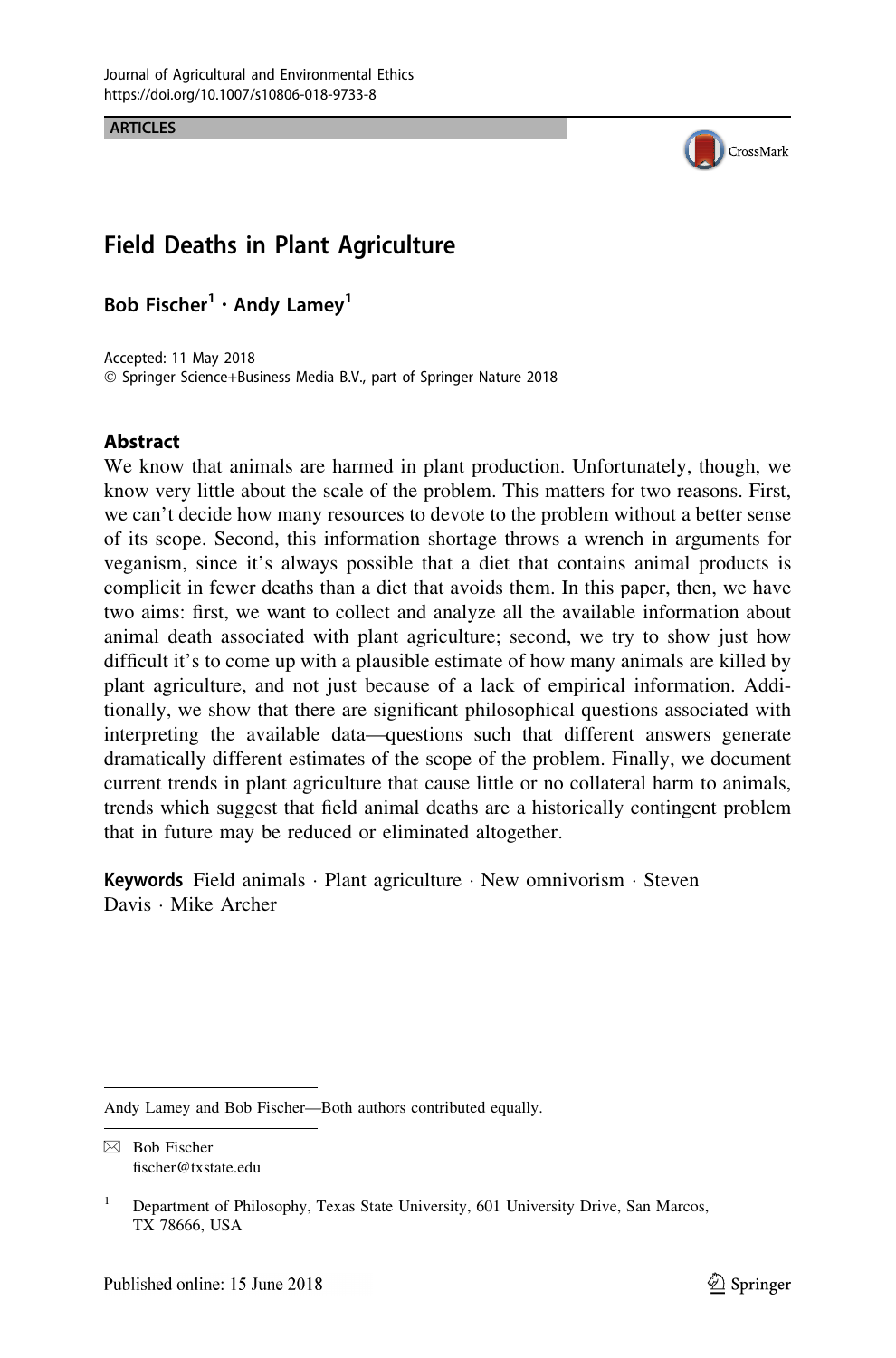## Introduction

There are familiar arguments for thinking that animals matter morally. And if they matter, then it's important to know just how humans affect them, including the scope of any harm we cause. In agricultural contexts, estimates of the total harm to animals tend to focus on animal agriculture. But we know that animals are harmed in plant production too: field mice are crushed by tractors, birds' nests are destroyed by combines, and fish are poisoned by fertilizer runoff. Unfortunately, though, while reasonably good numbers are available for the harms associated with animal agriculture (for terrestrial animals, see the USDA's most recent statistics, available on the web<sup>1</sup>; for fish, see Elder and Fischer [2017](#page-17-0)), we know very little about the scale of the problem in plant production.

This matters for two reasons. First, if we want to reduce this harm, but we have various other important problems to which to devote our resources, then we need more information to decide what deserves our attention. That is, if we want to engage in cause prioritization, the standard effective altruist framework says that we ought to consider three things: the scope of the problem, its tractability and the degree to which it's neglected. As we'll argue below, the harms to animals in plant agriculture are fairly tractable (there are some straightforward strategies to minimize the relevant harms, and farmers may well adopt some of them for independent reasons), and the problem is certainly neglected (as far as we know, there is no animal advocacy organization that has taken up this issue). But if the problem is relatively small when compared to the other causes that merit our attention, it may still be unwise—and perhaps even immoral—to focus on it when more pressing issues are on the horizon.

Second, this information shortage could throw a wrench in arguments for veganism.<sup>2</sup> If significant numbers of animals die in the cultivation of vegan food, then so much for the seemingly obvious link between animal protection and animalfree diets. Depending on exactly how many mice and other field animals are killed by threshers, harvesters and other aspects of crop cultivation, traditional veganism could potentially be implicated in more animal deaths than a diet that contains freerange beef and other carefully chosen meats. The animal ethics literature now contains numerous arguments for the view that meat-eating isn't only permitted, but entailed by philosophies of animal protection. $3$  Such arguments endorse diets that we can collectively term the new omnivorism. New omnivore proposals differ in the particular types of meat-eating they defend and the rationales that they offer, but common to many is that they cite the harms done to animals in plant agriculture to make their case.<sup>4</sup>

<sup>1</sup> [https://www.ers.usda.gov/topics/animal-products/.](https://www.ers.usda.gov/topics/animal-products/)

<sup>2</sup> Singer [\(1975\)](#page-19-0), Regan ([1983\)](#page-19-0), McMahan [\(2002\)](#page-18-0), Cochrane [\(2012](#page-17-0)).

<sup>&</sup>lt;sup>3</sup> Protection-based arguments for meat-eating not only flourish in the philosophical literature (Davis [2003;](#page-17-0) Schedler [2005;](#page-19-0) Meyers [2013](#page-18-0); Bruckner [2015](#page-17-0)), but have been promulgated in The New York Times and other notable media outlets (Pollan [2002](#page-19-0); Corliss [2002](#page-17-0)).

 $4$  For a discussion of new omnivorism, see Lamey (forthcoming).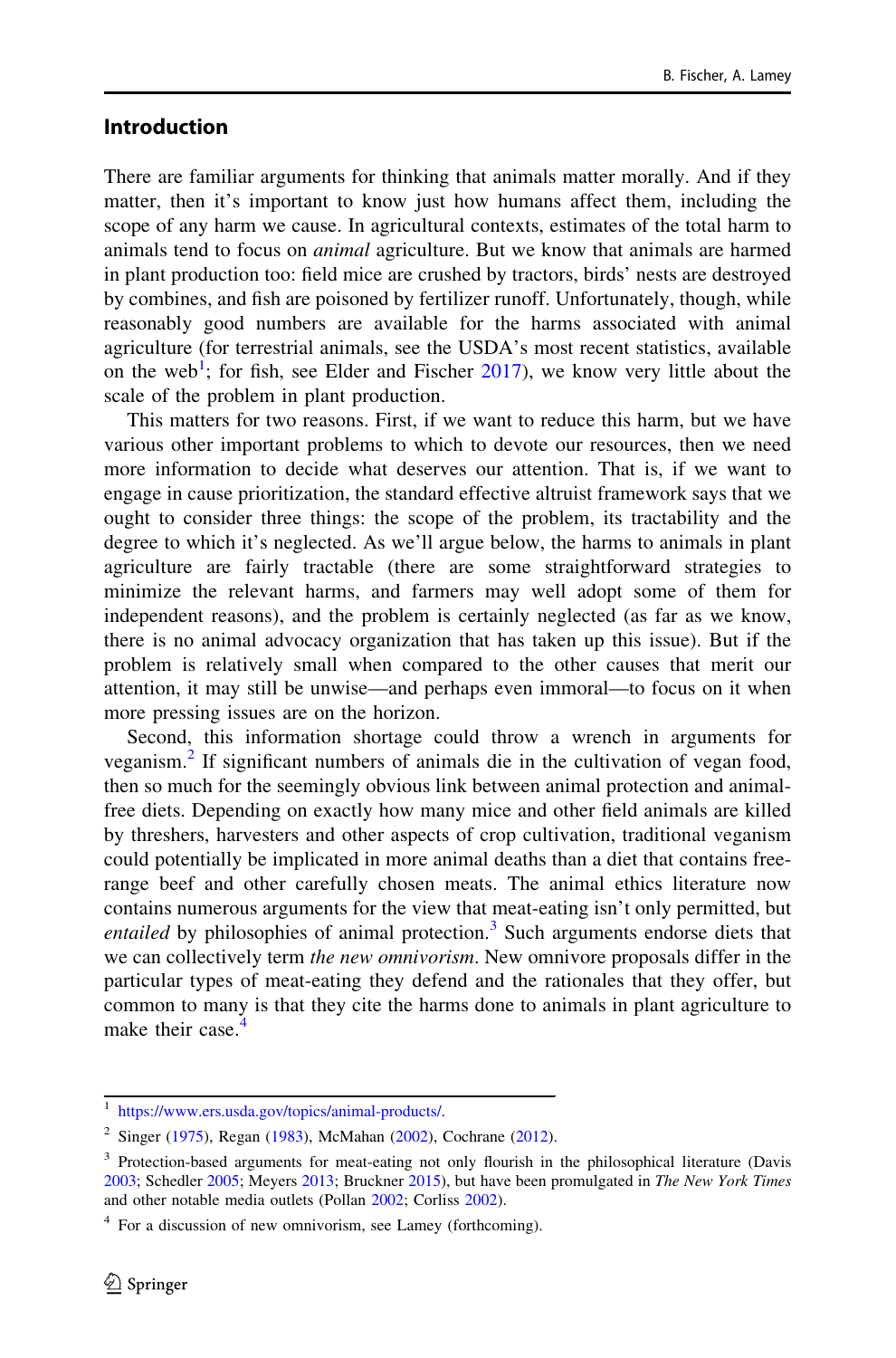Our goal isn't to settle the debates just mentioned; that project would take more space than we have here. Moreover, we should acknowledge at the outset that it's all but impossible to offer a meaningful estimate of all harms associated with plant agriculture, at least if a ''harm'' is understood as any way in which a being's welfare is negatively affected. Insofar as there are data, they are almost entirely about mortality. So, we have three relatively modest aims here: first, to collect and assess the available empirical claims about animal death associated with plant agriculture; second, to show just how difficult it's to come up with a plausible estimate of how many animals are killed by plant agriculture, and not just because of a lack of empirical information (though that's indeed a problem). Additionally, we show that there are significant philosophical questions associated with interpreting the available data—questions such that different answers generate dramatically different estimates of the scope of the problem. Among the many choice points here, there are questions about the appropriate metric for comparing the fatality rates in different agricultural systems, whether to include animals killed by nonhuman predators and whether unintended deaths are morally equivalent to intended ones. Finally, we point to many existing agricultural practices that cause minimal harm to field animals, and which might be further developed so as to reduce—or even eliminate—collateral damage to animals in plant and crop cultivation altogether.

The plan is as follows. In the next section, we pull together all the evidence that's been used to generate estimates of field animal deaths, and we add a number of sources that have been overlooked. Then, in the section after that, we provide empirical reasons to be skeptical about the estimate that all this evidence suggests. Next, we point out the various philosophical choice points in interpreting this evidence, where certain answers will reduce the estimate even further. Finally, we canvass some ways to make plant agriculture more animal-friendly.

# Deaths in Plant Agriculture: A First Pass

To date, Steven Davis and Michael Archer have offered the most extensive empirical information about animal deaths in plant agriculture—which, as will soon become apparent, isn't saying much. Davis ([2003\)](#page-17-0) estimates that the various forms of plant agriculture kill, on average, 15 field animals per hectare per year. He reaches that number by averaging the mortality rates of two studies: one on mouse deaths during the harvesting of grain (Tew and Macdonald [1993](#page-19-0)), and the other on rat deaths during the harvest of sugarcane (Nass et al. [1971](#page-18-0)). The estimated mortality rate in the former study was 52%, and in the latter, 77%. Davis assumed a per-hectare population of 25 animals, as found in Tew and Macdonald's study, and an average mortality rate of 60%, which works out to 15 deaths per hectare.

Archer [\(2011a,](#page-17-0) [b\)](#page-17-0) offers a higher estimate. Based on data from Australian farms, he estimates that at least 100 mice are killed per hectare per year to grow grain there.<sup>5</sup> However, these deaths were not from tractors, but from poisons. Australian

<sup>&</sup>lt;sup>5</sup> Singleton et al. note that while mouse plagues have been reported in China they occur primarily in Australia, particularly south and eastern Australia, and are rare in Western Australia and Tasmania [\(2005](#page-19-0):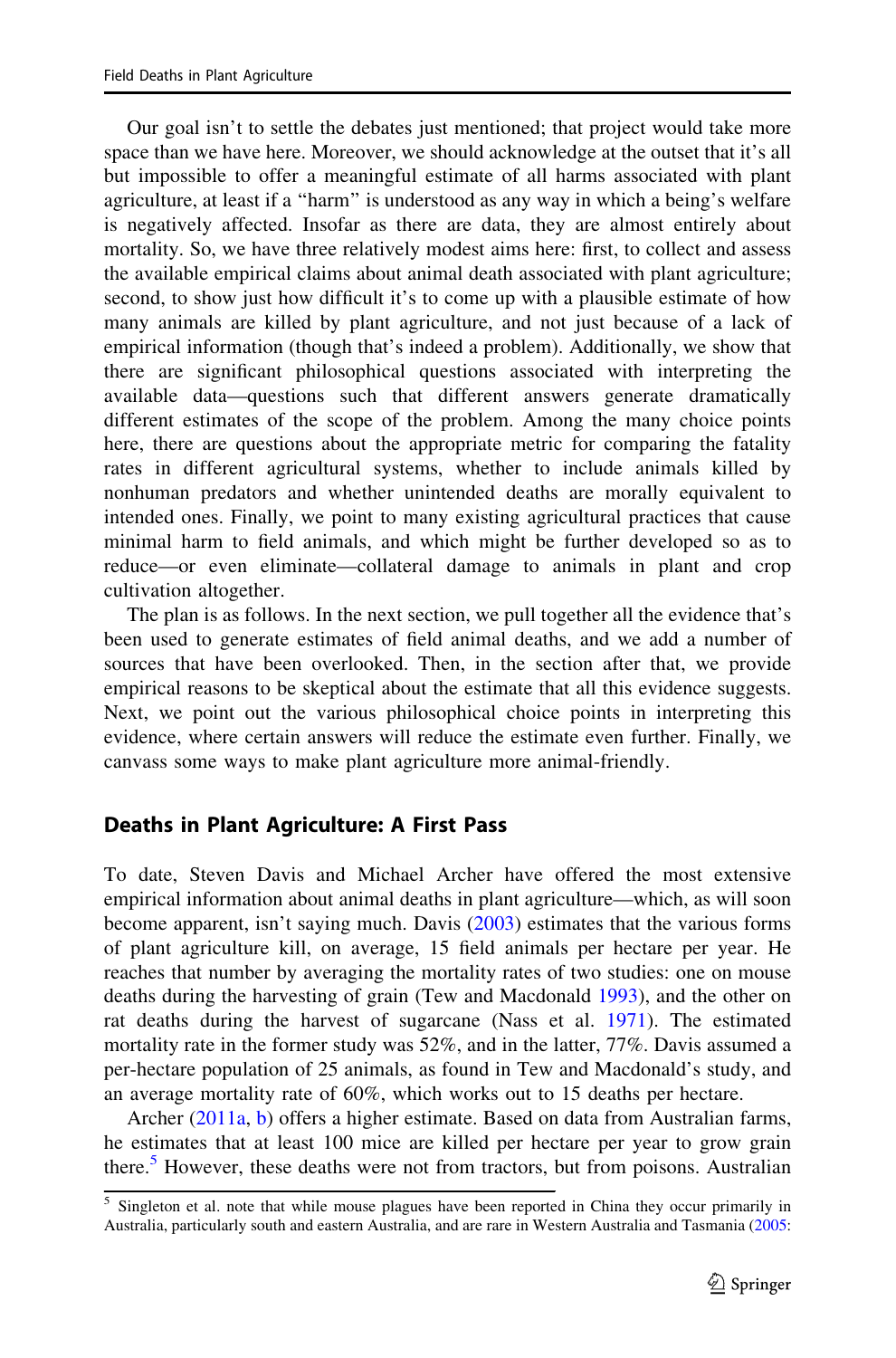farms are periodically overrun by mouse plagues, and farmers use rodenticides that kill about 80% of the mice present to avoid excessive losses to the relevant commodity. As Archer [\(2011a\)](#page-17-0) writes:

Each area of grain production in eastern Australia is subject on average to a mouse plague every four years (Singleton et al. [2005;](#page-19-0) Caughley et al. [1998](#page-17-0)). Mouse numbers rise to at least 500–1000/ha or more during these plagues (Singleton et al. [2005](#page-19-0)). Poisons used to control these plagues kill at least 80% of the mice present (Caughley et al. [1998](#page-17-0)).

Archer employs the formula of 500/4 \* 0.8 to arrive at his estimate of 100 mouse deaths per hectare of grain.

What should we say about this variation? And is Archer's estimate relevant to US farms? To begin, and as Lawrence Cahoone [\(2009](#page-17-0), 81) notes, Davis's 15-deathsper-hectare estimate is based on "the number of *one* species of rodent killed by *one* machinery pass over the fields, ignoring all other species and machinery passages, e.g. ploughing, harrowing, cultivating, planting, fertilising, etc.'' In other words, perhaps it's implausible that there are only 25 animals per hectare on US farms, and likewise that the *annual* death rate is only 60%; that may only be the rate for one instance of a particular activity. After all, many of the relevant animals reproduce rapidly: field mice, for example, have three to four litters per year, each of four to six young, and they're hardly exceptional. Jacob ([2003\)](#page-18-0) found common voles in bean and wheat fields at densities ranging from 90 individuals per hectare to 362 per hectare, depending on the crop and season. (Moreover, he found that disk plowing at the end of the season seemed to reduce the population by 75%, while other farming activities—such as mulching, harvesting, and mowing—had smaller but still significant effects on population density.) This high birth rate means that plagues of rodents are common in many agricultural contexts. Voles, for instance, go through population cycles every three to 6 years, and Fagerstone and Ramey ([1996\)](#page-17-0) report that they can reach densities of 7400 per hectare in peak years. Finally, we should note there is going to be variation by species. Surely some species will fare better, but others will fare worse: Bollinger et al. ([1990\)](#page-17-0), for example, found a 94% mortality rate among bobolink—a small North American blackbird—after mowing hay fields. The upshot: Davis may have lowballed both the number of animals per hectare and the annual death rate, so the variation may not be as significant as it first appears to be; and although we can't extrapolate directly from Archer's estimate due to geographic differences, it's possible that the average annual mortality rate is similar in US contexts, albeit for different reasons.

The case for a higher estimate is bolstered, if only slightly, by two other sources of animal death in agriculture for which there's data: first, avian deaths due to pesticides; second, fish kills due to pesticide and fertilizer runoff. Calvert et al.

Footnote 5 continued

<sup>619–20).</sup> According to the Australian Government, ''The majority of Australian wheat is sold overseas with Western Australia the largest exporting state. The major export markets are in the Asian and Middle East regions… Wheat grown for domestic consumption and feedstock is predominantly produced on the east coast" (Australian Government: [2017\)](#page-17-0). This suggests that Archer's analysis pertains primarily to Australians, but nevertheless remains important.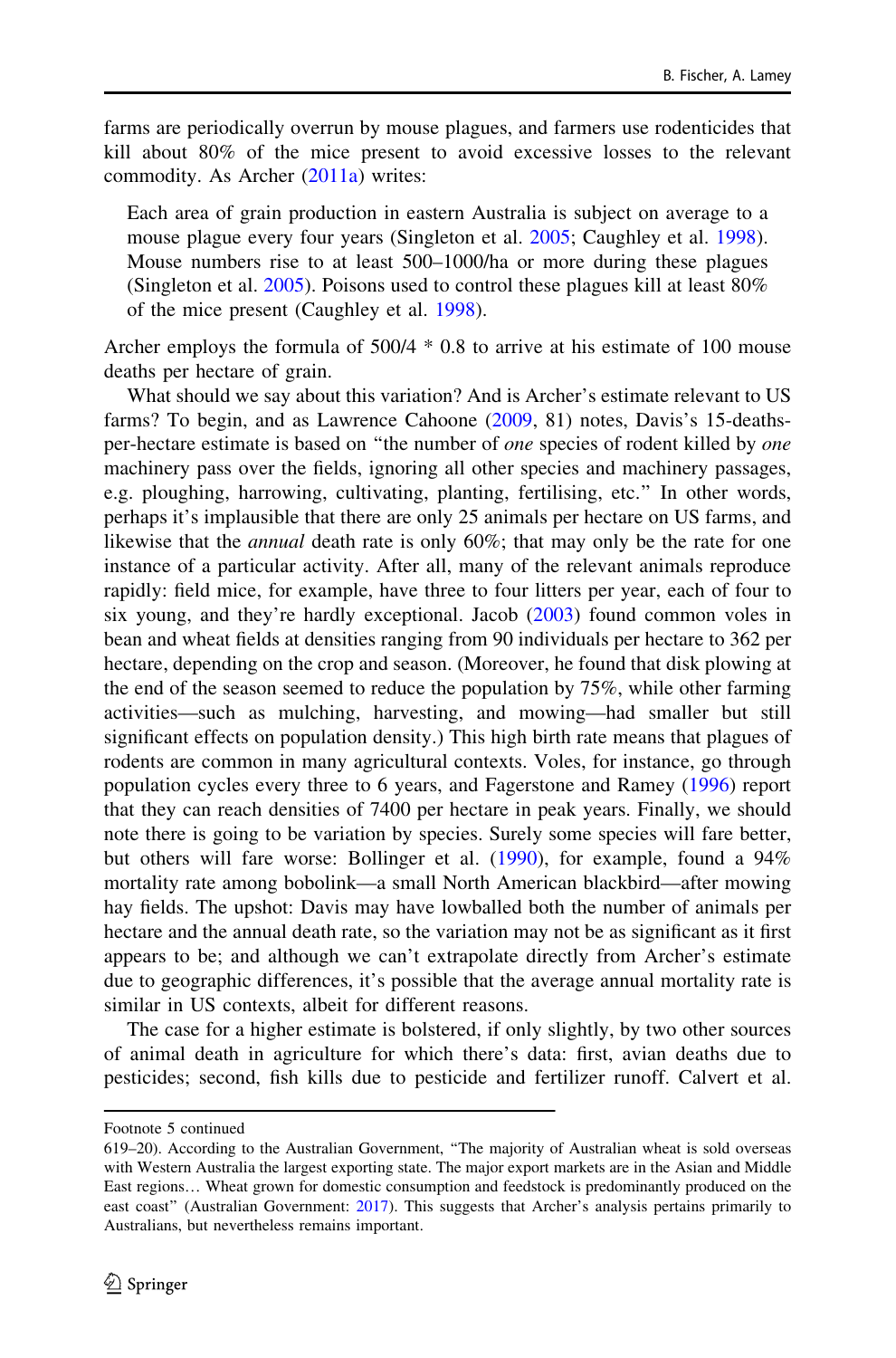[\(2013](#page-17-0)) estimates that roughly 2.7 million birds are killed by pesticides each year in Canada, and the US devotes more than three and a half times as much land to plant agriculture. So, it seems reasonable to suppose that 9.5 million birds are killed per year in the US.<sup>6</sup> Fish kills are much harder to estimate, as the EPA stopped collecting and publishing data on them not long after it was created. From 1961 to 1975, however, the Environmental Protection Agency (EPA) reported that 31 million fish died per year due to pollution, 6% of which were directly tied to agriculture (EPA  $1975$ ).<sup>7</sup> What's more, the authors of the report include this at the outset:

It should be stressed that pollution-caused fish kills reported in this publication probably represent only a fraction of the kills which actually occurred during the 1961-1975 period, partly because the reporting of fish kills is voluntary. Also, numerous small kills often go unnoticed or unreported, and significantly large kills are often not included due to lack of sufficient information to determine if the kills were caused by pollutants, or were due to natural causes. (EPA [1975,](#page-17-0) 1)

Agriculture has grown significantly since 1961: pesticide use has more than doubled (USDA [2014\)](#page-19-0), and fertilizer use have tripled (USDA [2013\)](#page-19-0). So, it's all but certain that fish have continued to be killed in substantial numbers since the EPA stopped issuing its reports. What's more, the EPA's hedging applies equally well to avian deaths caused by pesticides, and we should recall that these are only the sources of animal death for which data are available. We're still ignoring reptiles and amphibians; we're ignoring so-called ''secondary'' deaths (where animals die as a result of eating other animals that have been poisoned), and the usual mix of known and unknown unknowns.<sup>8</sup> Granted, these factors won't seriously change the perhectare annual death estimate, simply because of the size of US agriculture. As of 2012, the US boasted 157.7 million hectares of cropland, of which 127.5 were harvested; so, the deaths just discussed may not even shift the annual estimate by a single death per hectare. Still, they serve as a reminder that many species are negatively affected by plant agriculture, and in many different ways.

Where does this leave us? If we were to average Davis and Archer's estimates, and limit the estimate to harvested cropland (which would be to ignore the other

<sup>6</sup> This study aggregates and generalizes from US data, so that's further reason to take the estimate seriously. It's, of course, a bit odd to take such a circuitous route to this number, but since we aren't aware of a paper that aggregates all this information for the US specifically, the circuitousness is unavoidable here.

 $\frac{7}{10}$  This 6% figure is high, but we don't know by how much. The report says that agricultural deaths were due to insecticides, fertilizers and "manure-silage" (9). The glossary clarifies that this third category should be understood as ''manure drainage, ensilage liquors, or feedlot operations'' (77). Both ensilage liquors (liquids that leak from silage; i.e., what's fed to cattle, sheep, etc.) and feedlot operations aren't part of plant agriculture, but just given their relative sizes, it seems implausible that they account for a significant portion of the harm footprint. So we need to hedge a bit here.

<sup>8</sup> Among the known unknowns, consider the death tolls associated with less prominent crops, such as pecans and leafy greens, consider the death tolls associated with alternative production environments, such as greenhouses, and consider the death tolls associated with parts of the farm other than the fields, such as rodent problems in barns, which are often managed using cats and sticky traps.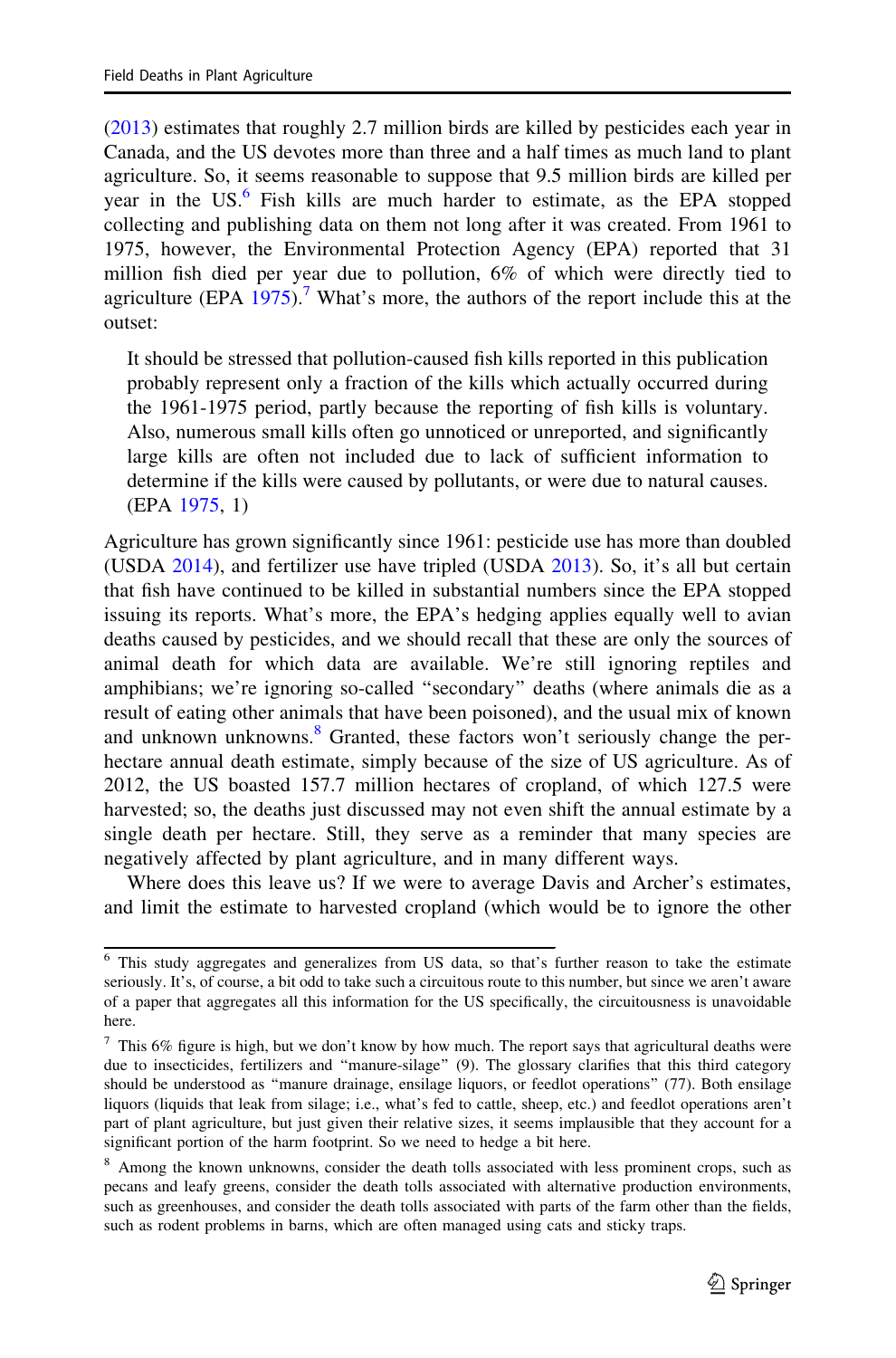ways that animals might be killed on cropland left fallow), we would get a dramatic number: over 7.3 billion animals killed each year. That's remarkably more than the number of cattle or pigs slaughtered every year in the U.S. (roughly 40 and 120 million, respectively) and not too far from the number of broiler chickens killed there also (roughly 9 billion). $\frac{9}{2}$ 

# Problems with the Data

We've offered the 7.3 billion number as though it's a hedge. Averaging Davis and Archer seems like a way to be conservative, discounting Archer's high estimate based on concerns about the degree to which his data is representative. However, as we'll now argue, we haven't hedged nearly enough. There are several reasons to question the accuracy of these calculations. In this section, we focus on empirical issues.

#### Generalization

The first problem is that the estimates above rest on a dubious assumption: namely, that we're in a position to generalize from the mortality rate of one field animal or crop to other animals or crops. On this approach—typified by Davis and, to a lesser degree, Archer—findings about mice deaths in grain production, for example, can be used to calculate a death rate for plant agriculture as a whole, even though it involves a wide variety of other animals and crops. But is this really the case?

One reason for doubt is specific to Davis's analysis. Globally, 60 percent of sugar cane has been harvested by hand, with regions that employ mechanical cultivation most commonly using combine harvesters (Elvers [2017](#page-17-0): 968). Davis's sugarcane study however involved sugarcane cultivation in Hawaii, which traditionally used a distinctive local method, one that employed v-cutter harvesters and push rakes. Hawaii was thus historically unique in the particular machinery that it used. Recent years have seen a substantial decline in Hawaiian sugar cane production, due to increased labour costs and global competition, to the point that the last functioning Hawaiian sugar mill closed in 2016 (Solomon [2016](#page-19-0); Wang [2016](#page-19-0)). As result, sugar cane is no longer industrially harvested in Hawaii. Given that Hawaiian sugar cane cultivation was historically practiced in a unique form that no longer exists, it's unclear what relevance the deaths of field animals under such a method have to determining field animal mortality rates for other forms of sugarcane production, let alone agriculture as a whole.

The Hawaiian sugarcane example illustrates the larger problem with generalizing field animal deaths across species and crops. The death rates of crop harvesting practices don't appear to follow a one-size-fits-all model. Rather, there appears to be wide variation in the effects particular crop harvesting practices have on particular

<sup>&</sup>lt;sup>9</sup> These numbers are not meant to represent the total number of animals killed to provide meat. Plainly, to generate that estimate we would need to factor in all the animals that are killed in plant agriculture to produce feed crops for farmed animals. However, our goal here is simply to draw attention to the significance of over seven billion animals being killed in plant agriculture.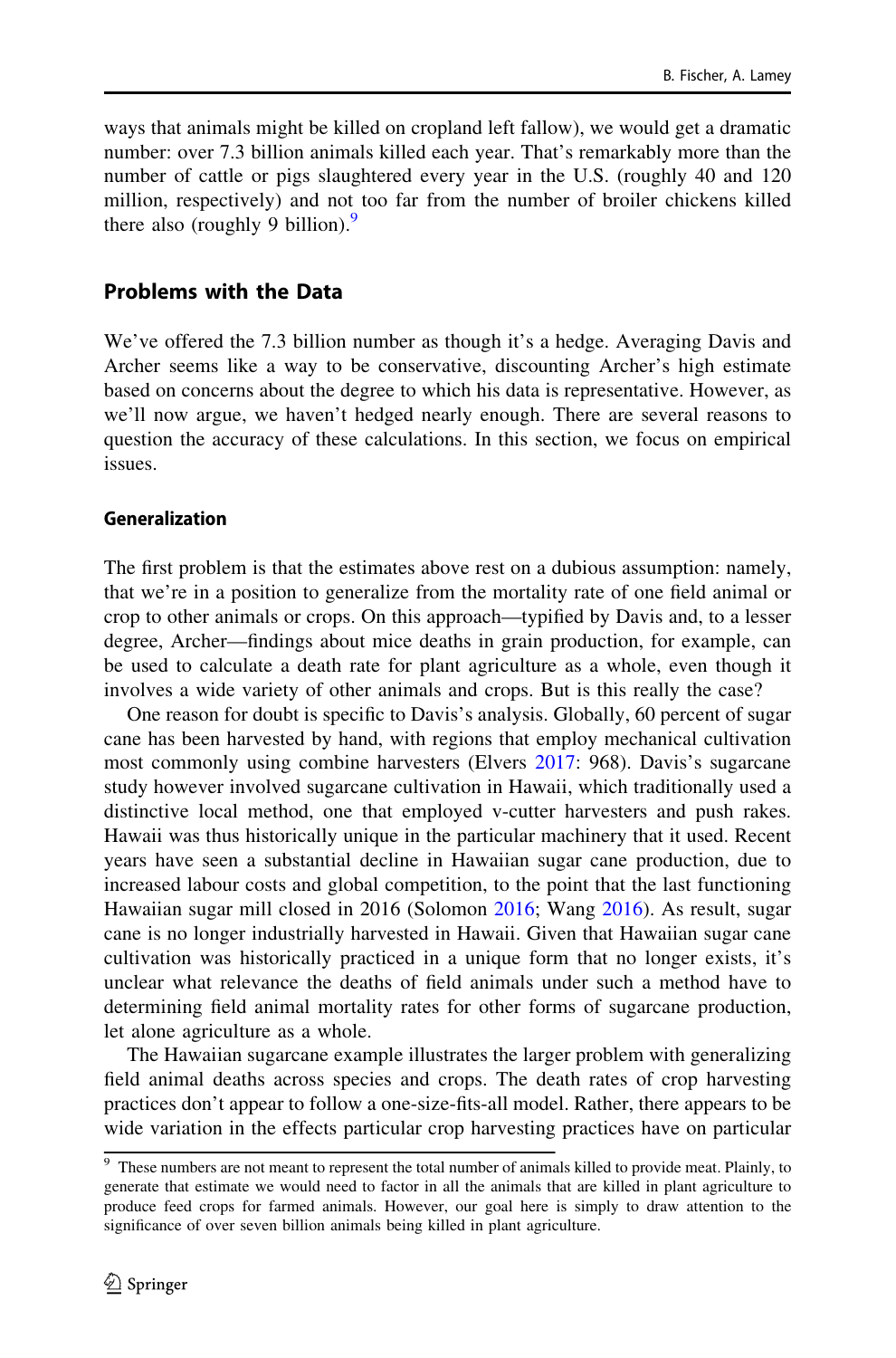species. This can be seen by noting the findings of additional studies of the effect of harvest on field animals.

A 2004 study examined the effect of wheat and corn harvesting in central Argentina. It compared the population and distribution of grass mice (Akodon azarae) in three habitats: crop fields, regions bordering the fields and the wider surrounding area. While the number of mice found in fields substantially decreased after harvest their numbers substantially increased in the border regions. When it came to ''disappearances,'' a category that included both mouse deaths and migration out of the study area, there was no significant difference between the three habitats. The study concluded that changes in the number of field animals were ''the consequences of movement and not of high[er] mortality in crops'' (Cavia et al. [2005:](#page-17-0) 98).

A second study tracked the presence of small mammals in and around cornfields in South Dakota. Snap traps set by the researchers caught short-tailed shrews, masked shrews, prairie voles, meadow voles and three species of mice. However, many of the species caught adjacent to cornfields were not found in the cornfields themselves. ''With the exception of one grasshopper mouse, deer mice and whitefooted mice were the only species captured in cornfields'' (Pinkert et al. [2002:](#page-19-0) 41). The authors suggest that mice are the only permanent residents of corn fields because they don't require herbaceous plant cover to avoid predators, and can rely instead on underground burrows ([2002:](#page-19-0) 43; Warburton and Klimstra [1984](#page-19-0): 329; Johnson [1987](#page-18-0): 128). The populations of deer and white-footed mice in the cornfields after harvest was unchanged in one of the two crop-field habitats the researchers examined, while in the other the number of both species increased slightly. (The same was true of grasshopper mice, the population of which increased from zero before to one after harvest.) The evidence suggests mice likely migrate into croplands after harvest to eat the seeds and crop waste available there.

The authors of the South Dakota study note that their findings may underreport the presence of shrews because they can avoid capture in snap traps more easily than other traps. Despite this limitation, their study and its Argentinian counterpart are in keeping with two common finding in the literature on field animal populations. One is that field-animal populations are species-specific. A cultivated area that supports large numbers of one local species can be home to zero members of another. This already makes generalizing mortality rates across species difficult. But the second finding is that crop cultivation often has no effect on whether field animals live or die.

Some studies do suggest that no-till agriculture has more positive outcomes than conventional tillage systems, such as larger and more stable population of small mammals, as well as greater species diversity (Warburton and Klimstra [1984;](#page-19-0) Johnson [1987](#page-18-0); Young [1984\)](#page-19-0). Other studies however suggest that the comparative disadvantage of conventional tillage is illusory, as there is ''no adverse effect by tillage on resident small mammals'' (Schwer [2011:](#page-19-0) 29; Albers et al. [1990;](#page-17-0) Wegner and Merriam [1990](#page-19-0); Getz and Brighty [1986](#page-18-0); Castrale [1985;](#page-17-0) Fleharty and Navo [1983\)](#page-18-0). What all these studies have in common however is that they don't document animals being killed in crop cultivation. Indeed, it's relatively uncommon to find peer-reviewed research documenting such an outcome.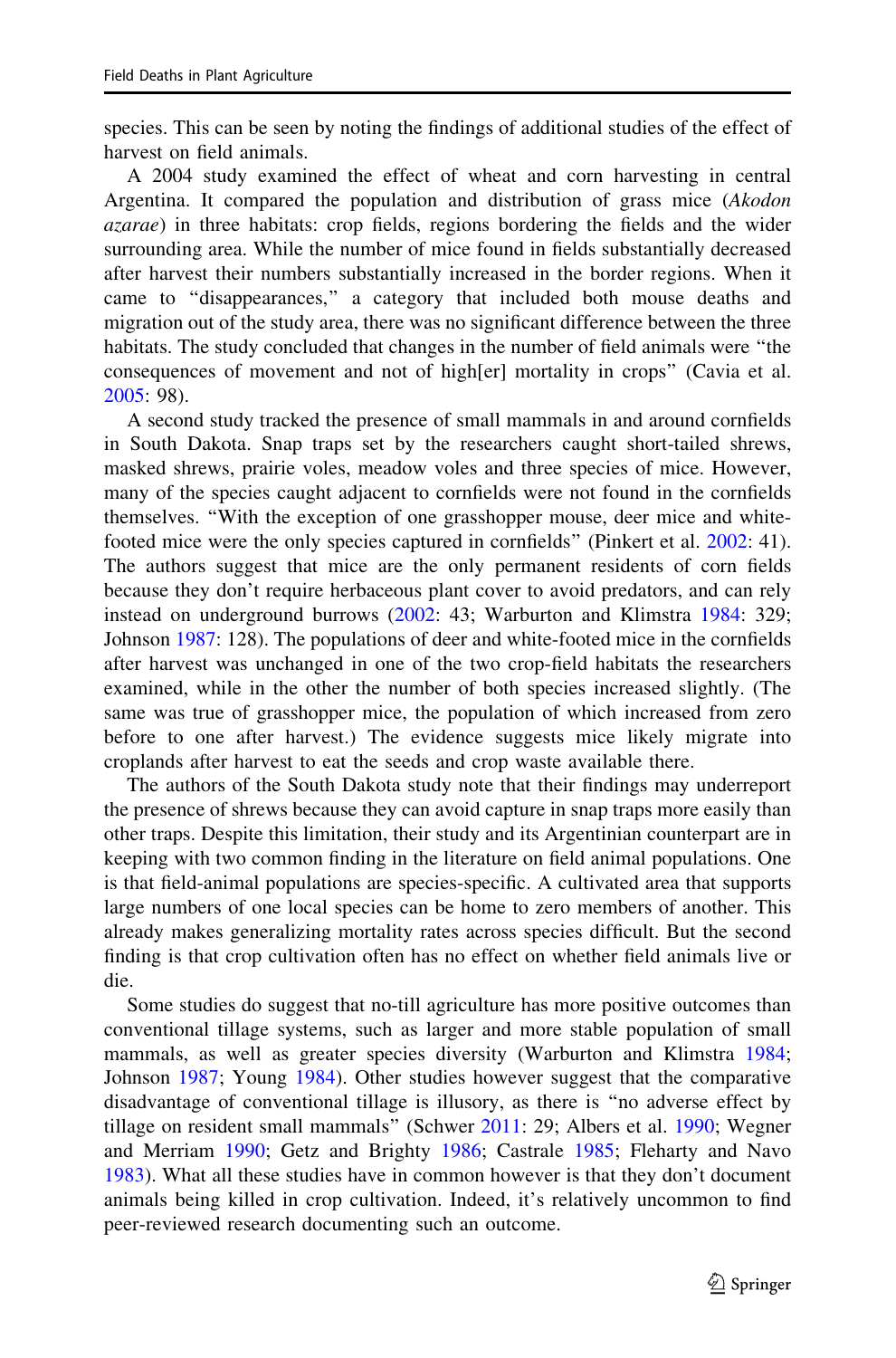This absence of evidence poses a problem for any high estimate of the fatality rate that's driven by harvesting machinery. (Some deaths associated with harvest, such as increased predation enabled by reducing crop cover, are less clearly direct effects of harvest itself and raise questions about how to classify them. More on this below). It's worth underscoring the limits of our current understanding regarding the frequency of these deaths. In addition to the studies cited by Davis, we've only been able to find one further study documenting a field animal's death directly due to crop harvest. Jacob and Hempel [\(2003](#page-18-0)) examine four tracts of agricultural land that saw 12 voles die shortly after harvest. One of the voles was killed by farm machinery and another was removed by a buzzard. No cause of death could be identified in the other cases but the authors note that some may have been buried alive in their burrows due to soil compression caused by farm machinery [\(2003](#page-18-0): 49). Davis originally cited two studies documenting the deaths of three mice and seventeen rats respectively (Tew and Macdonald [1993](#page-19-0); Nass et al. [1971\)](#page-18-0). We've additionally cited Jacob and Hempel [\(2003](#page-18-0)), which describes a vole unambiguously being killed by farm machinery as well as ten additional possible deaths. These three studies document a maximum of 31 field animal deaths due to agricultural machinery. If the Hawaiian rat deaths are removed from the 31 total that leaves 14 (only four of which were confirmed to be due to agriculture). Whether we've the maximum or the minimum figure in mind, and even if it were possible to generalize across crops and species, the sample size of either figure would seem too small to support the large-scale generalizations about agricultural practices that we saw above.

Things are no better when we turn to the insecticide and pesticide data. Many pesticides that have historically killed birds and fish are now banned. When it comes to bird kills, for example, Action by the American Bird Conservancy has resulted in an end of the use of carbofuran and a phase out of insecticides treated with neonicotinoids in U.S. stores such as Home Depot and Lowe's. The Conservancy also takes credit for include being ''instrumental in the cancellation of more than a dozen pesticides that are particularly harmful to birds, including carbofuran, fenthion, chlorfenapyr, ethyl parathion, and a suite of rodent poisons'' (American Bird Conservancy [2017\)](#page-17-0).

Of course, this doesn't show that avian deaths don't happen, and there is no reason to suppose that fish kills have ended. Still, they should moderate any estimates we make. What's more, it's worth bearing in mind the remark of a researcher whose findings informed the above-mentioned study on Canadian bird deaths due to pesticides: ''Mitigation of kills is relatively easy. The products that have a high probability of causing avian mortality have been identified. In most cases, substitution products of lower toxicity to birds already exist. Regulatory inaction is the only impediment to a reduction of the direct incidental take (Mineau [2010:](#page-18-0) 1).'' In short, it looks like these are fixable problems: we just need better regulation and further efforts on the part of animal advocacy groups.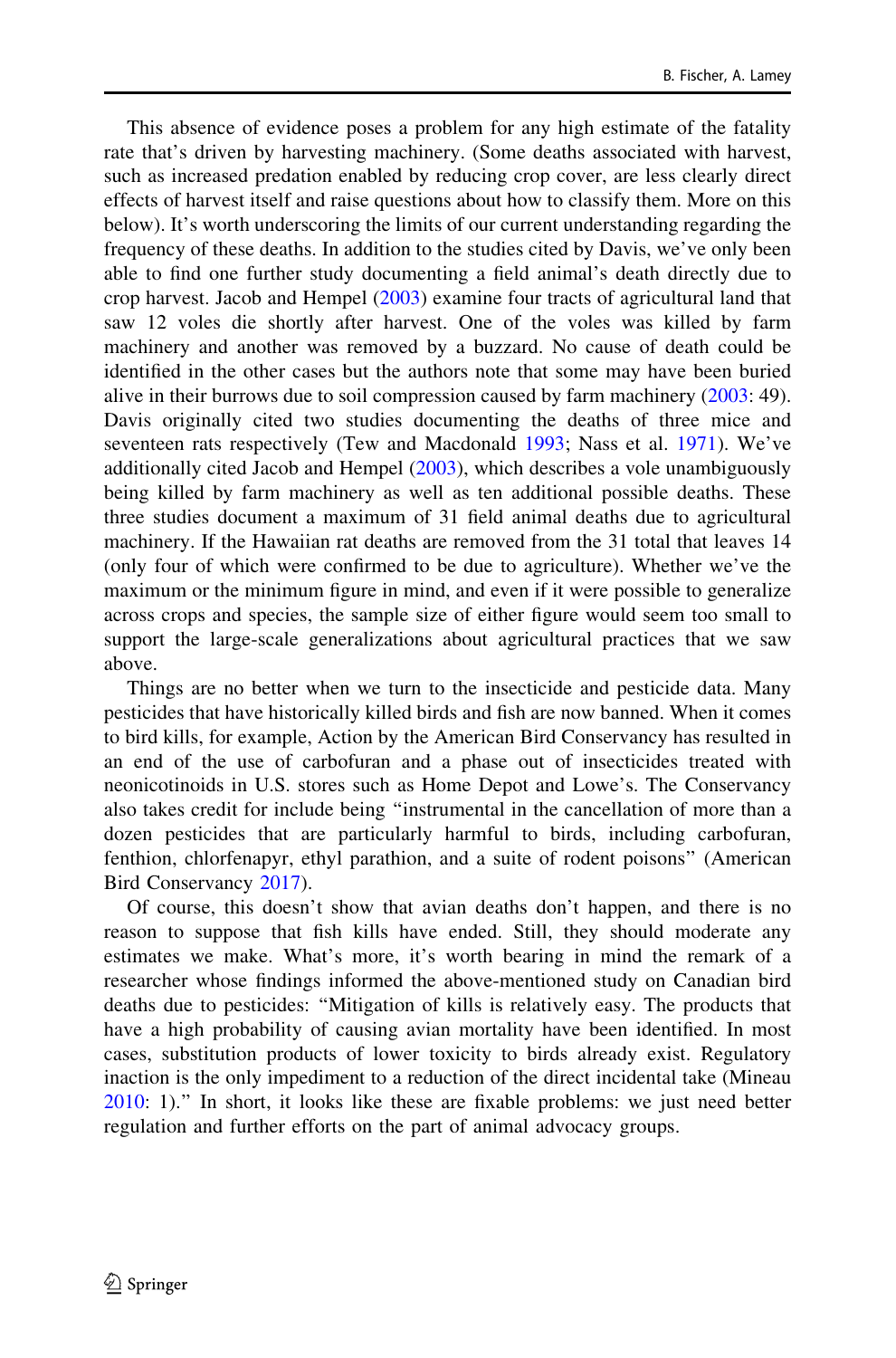#### Calculation Errors

A second problem is that the estimates above appear to contain calculation errors. For instance, as one of us has already pointed out, Davis misread the sugarcane study he cites, as he ignored the longer growing time: sugarcane has a 2-year growing season, so the annual mortality rate is only 38.5%, not 77% (Lamey [2007\)](#page-18-0).

Archer's analysis offers a similar example. It inadvertently exaggerates the scope of mouse plagues.10 Archer writes that ''each area of grain production in eastern Australia is subject on average to a mouse plague every 4 years'' [\(2011:](#page-17-0) 980). The sources Archer cites support this statement insofar as ''each area'' is understood to refer to large geographic regions such as states or parts of states (Victoria, southern Queensland, etc.) (Singleton et al. [2005:](#page-19-0) 618; Caughley et al. [1998:](#page-17-0) 11). But Archer's calculations take ''each area'' to refer to every hectare of grain cropland in Australia. The difference here is between a quadrennial mouse plague happening somewhere in all of Victoria and such a plague happening on every last Victorian farm. This innocent mistake undermines Archer's calculation of mouse poisoning deaths. A more accurate picture is suggested by the Cooperative Research Centre for Pest Animal Control, which notes that each year between 100,000 and 500,000 ha of grain crops in Australia are subject to mouse plagues (McLeod [2004](#page-18-0): 9). Australia plants approximately 22 million hectares of grain crops annually (Australian Export Grains Innovation Centre [2016](#page-17-0)). These figures suggest that in an average year 2.3% of Australian grain cropland is hit by plague. When Archer's figure of 55 deaths per hectare of grain is recalculated to only apply to 2.3% of crop land the mortality rate for grain becomes 1.27 animal per hectare.

What's more, mouse plagues aren't confined to crop fields. Although the plagues are particular to Australia's grain belt, the mice's spawning grounds extend beyond individual wheat fields. That's why models for predicting mice plagues are based on the food available to mice not only in fields but also in grazed pasture (Pech et al. [1999:](#page-18-0) 81). As the Government of New South Wales explains, ''in the field, mice are always present, but mostly in low numbers. Refuge areas such as channel banks and the more densely vegetated pastures are ideal habitats, where detection is difficult'' [\(2017](#page-18-0): 3). If mice are not confined to crops when they spawn, the same is true when it comes to overrunning farms. Upon reaching plague proportions they attack agricultural operations indiscriminately, as the Cooperative Research Centre report describes:

Mice invade intensive farming enterprises such as poultry housing and piggeries causing damage to infrastructure, spoiling feed and, in some cases, causing damage to animals (Caughley et al. [1998\)](#page-17-0). In addition to intensive farming, the grazing industry is impacted through mice consuming pastures, destroying feed grain and damaging stored hay. Similarly to grain producers, farm equipment and buildings are damaged as a result of a plague (McLeod [2004](#page-18-0): 11)

<sup>&</sup>lt;sup>10</sup> We owe this point to Animal Liberation South Australia ([2014c](#page-17-0)). For additional empirical criticisms of Archer by Australian animal rights advocates see Animal Liberation South Australia ([2014a](#page-17-0), [b\)](#page-17-0) and All Animals Australia [\(2014](#page-17-0)).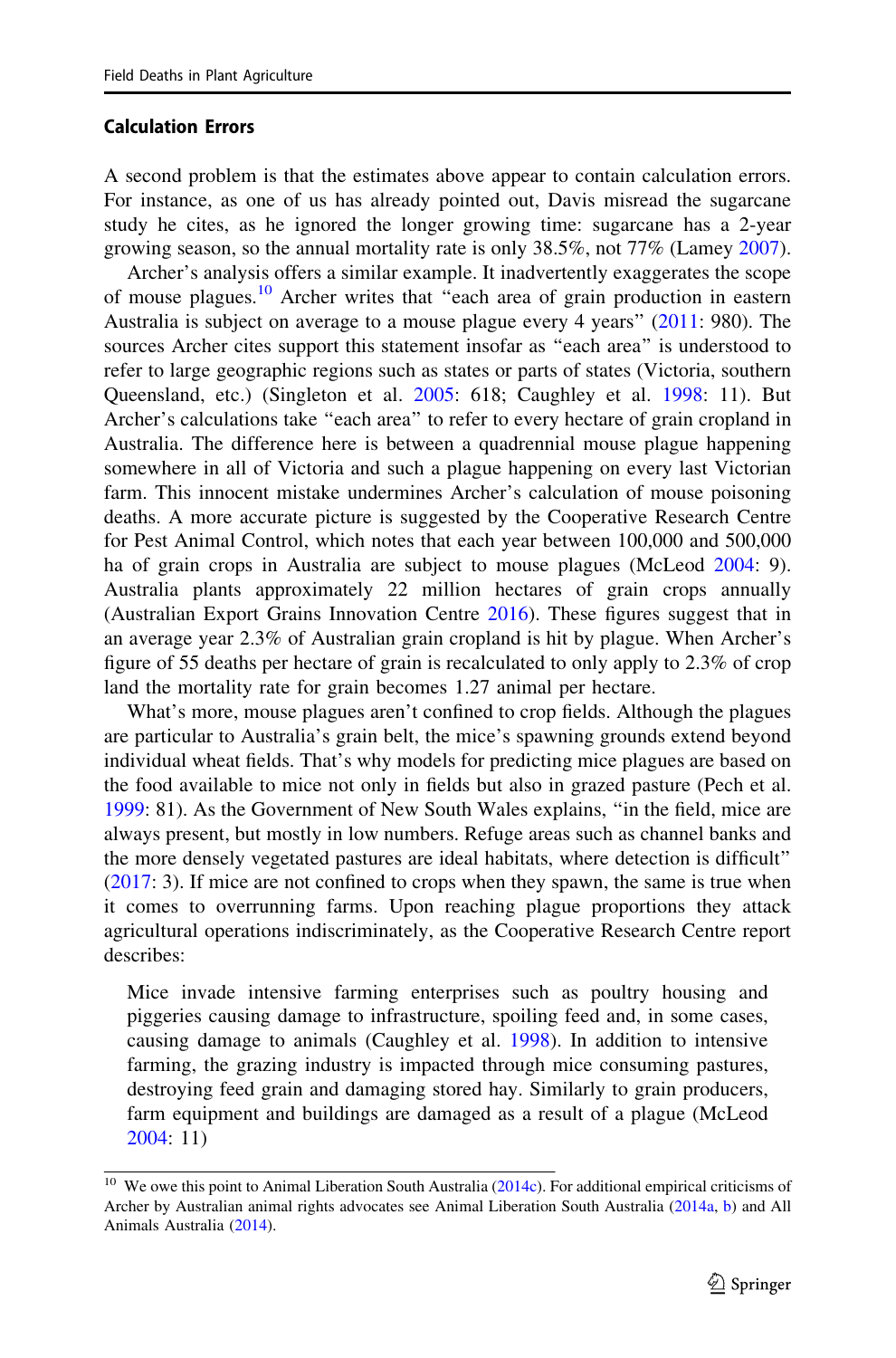The point to note here is that mouse plagues also damage grazing land. A primary reason farmers resort to poison is to avoid the extensive economic losses mouse plagues cause. Insofar as mouse plagues damage farms indiscriminately, it's incorrect to argue that farmers poison mice "to grow grain" (Archer [2011a](#page-17-0): 980). The poisoning that occurs in Australia is done to protect all aspects of affected farming operations, including pastures. Archer's analysis is thus misleading in failing to associate mouse poisoning with animal agriculture, and this undermines his attempt to use mouse poison deaths as grounds to prefer pasture-raised meat over plant foods.

# Choice Points

The above should make us quite wary of the number we mentioned earlier: 7.3 billion deaths each year in the U.S. It's difficult to know just how much we ought to reduce the estimate based on the above considerations alone, but two things are clear. First, the estimate should be reduced: 7.3 billion is clearly too high. Second, we should have a fairly low level of confidence in whatever number we propose. There are too many reasons to be skeptical about generalizing from the available data, which is obviously quite limited in its own right.

Additionally, we need to recognize that the 7.3 billion estimate rests on a number of philosophical assumptions, which are quite controversial. Our aim here isn't to argue that these assumptions should be rejected, but rather to identify them and explain their significance. In so doing, we hope to show that before anyone can put an estimate to use in the context of an argument—whether for prioritizing a particular cause or against veganism—she needs to be sure that her interlocutors are on board with the philosophical assumptions that lead to that particular number. If they aren't, her argument won't get very far.

#### Predation

The first question concerns the moral significance of predation. It turns out that many of the deaths associated with plant agriculture are not directly caused by machinery, poisons, or other direct human interventions. In the majority of cases, rather, what happens is that human activity exposes animals to predators, and those predators are the ones directly responsible for the deaths. Take, for instance, the field mouse study that Davis relies on in generating his estimate. As the authors of that study indicate, of 33 mice tracked with radio collars, 17 died as a result of harvest. However, only one of those deaths came directly from machinery (a combine harvester); the other 16 came from tawny owls, weasels, and the like. Suppose you take the view that human beings are only responsible for the deaths that we directly cause, having no responsibility to prevent predation. Then, insofar as we can generalize from this study, we should divide our estimate of the *morally* relevant field animal deaths by 17.

That said, it isn't automatic that this move will work. Whether it does depends on what conditions need to be met in order for predation to generate moral obligations.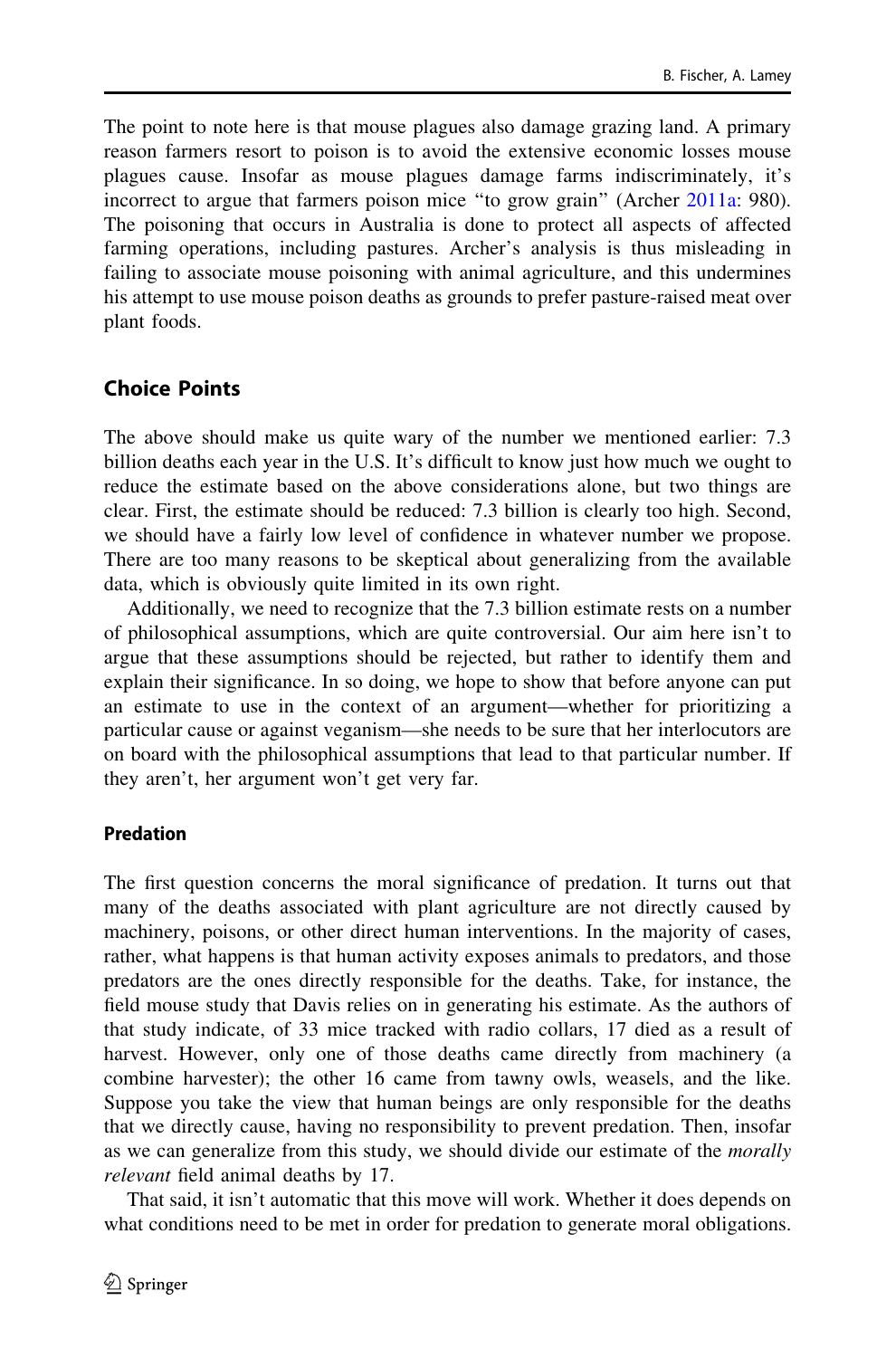After all, it may be the case that the reason why we don't have an obligation to prevent the lion from killing the gazelle is because that killing occurs entirely independently of human action: nothing we do puts the gazelle at special risk, and so we've no obligation to intervene. In these cases, however, field animals die because we remove the cover that formerly protected them. Insofar as farming exposes field animals to mortal risk, it seems possible that we've some responsibility for their fate. $11$ 

At this point, it might be possible to invoke the doctrine of double effect (Lamey, forthcoming). According to that principle, you may do something good (e.g., consume plants) even if it has a bad side effect (e.g., significantly increasing the likelihood that field animals will be eaten by predators) as long as several conditions are met, including that you don't intend that the bad side effect. And that might be what's going on here: field animal deaths are foreseen but unintended side effects of an otherwise morally legitimate practice.

Of course, it would take much more work to show that this sort of strategy succeeds. One question, for example, is whether we can apply the doctrine of double effect to the action of farmers who actually kill animals (since they want predators to reduce field animal populations based on concerns about crop loss; see, e.g., Witmer  $2007$ ), or only to the vegans who consume their crops. Again, we make no claim to resolve such issues here. Our goal is only to draw attention to them, as evidence that we can't calculate the number of morally relevant deaths just by looking at the number of lives lost: we need to consider puzzles that are squarely philosophical.

#### The Line-Drawing Problem

A further significant issue concerns where we draw the line of moral considerability. Suppose (implausibly) that only mammals are morally significant. Given that assumption, we could write off all the avian and fish deaths, as well as the reptile and amphibian deaths for which we don't have data. This wouldn't reduce our estimate very much, but it would reduce it some, and it would certainly allow us to have a higher degree of confidence in whatever number we proposed, as much of the uncertainty concerns deaths that fall into these other categories.

However, suppose that rather than restricting the moral community, we expand it. Some recent research on insects suggests that certain species may be sentient (see, e.g., Klein and Barron [2016](#page-18-0) and Tye [2017\)](#page-19-0), and even if they aren't, there is interesting evidence that some of them have a belief/desire psychology (see Carruthers [2007](#page-17-0) for an overview), which may itself be morally relevant. It is, of course, very tricky to know what to say about the insect minds, if any there are, but the implications for our estimate are extraordinary. It's very difficult to estimate the number of insects present in agricultural contexts, but it's obviously an enormous

 $11$  This seems plausible even if it turns out that our actions don't make any difference to the total number of wild animals that die. After all, it seems unlikely that the predators who kill exposed field animals would go hungry otherwise; if that prey weren't available, they would probably just kill other animals in other locations. But on the assumption that intervening can create responsibility, and our interventions influence which animals end up dying, our hands don't seem to be clean.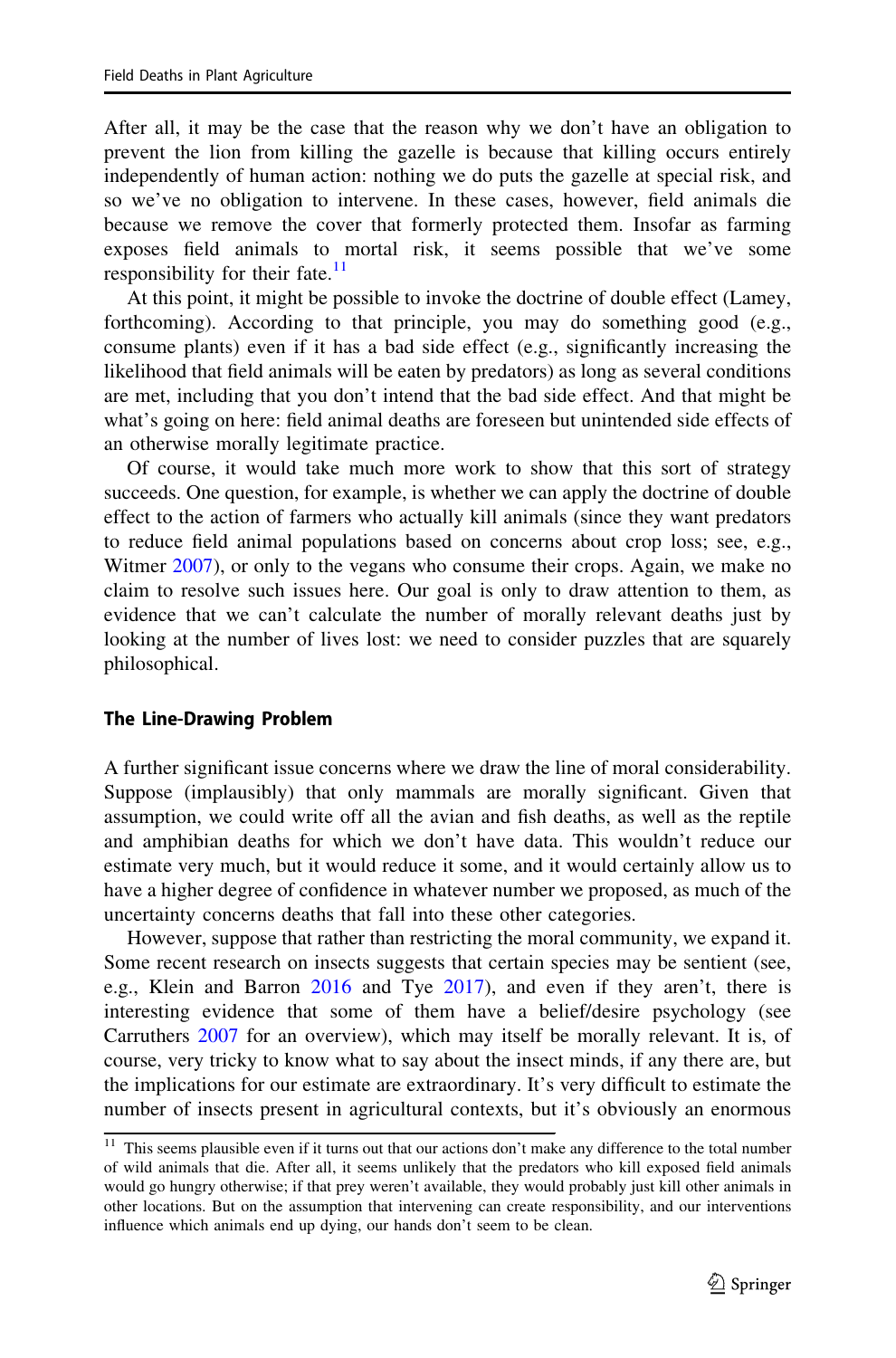quantity: a conservative estimate is well over 250 million insects per hectare, and some judge that it's over a billion per hectare (see Sabrosky [1952](#page-19-0) and Pearse [1946,](#page-18-0) respectively).<sup>12</sup> Even if we stick with the lower number, make the supposition that only 1/100 of those insects are candidates for sentience, make the further supposition that the odds of the candidates actually being sentient are only 1/10, and finally assume that pesticides only manage to kill 1/10 of the candidates for sentience, we're now talking about an additional 20,000 deaths per hectare. When we recall that the 7.3 billion number was generated with a 100 deaths per hectare estimate, it becomes obvious that the moral significance of insect sentience is difficult to overstate.

It may be the case that this way of approaching moral considerability is too simplistic: perhaps sentience is a necessary but not sufficient condition for mattering morally, and that insects don't satisfy the other conditions. Or perhaps a relational account of the moral community is the correct one, and insects aren't part of it. Or perhaps the badness of insect suffering and death is negligible, so that we can discount those harms almost entirely. Or perhaps insects experience even greater harm in animal agriculture. We take no stance on these issues here, but it's plain that they need to be addressed before we can come up with a complete picture of the costs of plant agriculture.

#### The Relative Value of Lives

The line-drawing problem immediately suggests a third issue: are all lives of equal value? Many players in the animal ethics literature have argued for something akin to the principle of equal consideration of *interests*, according to which comparable interests deserve the same weight in our moral deliberations. However, there is no consensus to the effect that we ought to say that each *life* ought to be given the same weight in our moral deliberations. And when we reflect on the principle of equal consideration of interests, it is easy enough to see why this would be: it isn't obvious that each being has the same interest in continuing to exist, and so death may harm some beings more than it harms others. Insofar as most animal ethicists view death as a greater harm to persons than to merely sentient beings, they already accept this idea. However, what does this point imply about the badness of death for mice as opposed to the badness of death for sparrows? Is it the case that, in general, members of one of those species are harms more by death than are the members of the other?

If that were the case, then we would face two difficult tasks: one empirical, and one philosophical. The empirical challenge would be to offer more fine-grained estimates than we've tried to offer here, distinguishing death rates by species. The philosophical challenge would be to quantify the relative badness of death by species, so that we can provide a more nuanced account of the overall badness of field animal death in plant agriculture. The empirical task will be difficult to

<sup>&</sup>lt;sup>12</sup> As Brian Tomasik pointed out to us, almost all the creatures in Pearse's study were mites and springtails, which aren't in the class *Insecta*. So, we are simply using "insects" here as shorthand for the wide range of small invertebrates that are affected by our agricultural practices.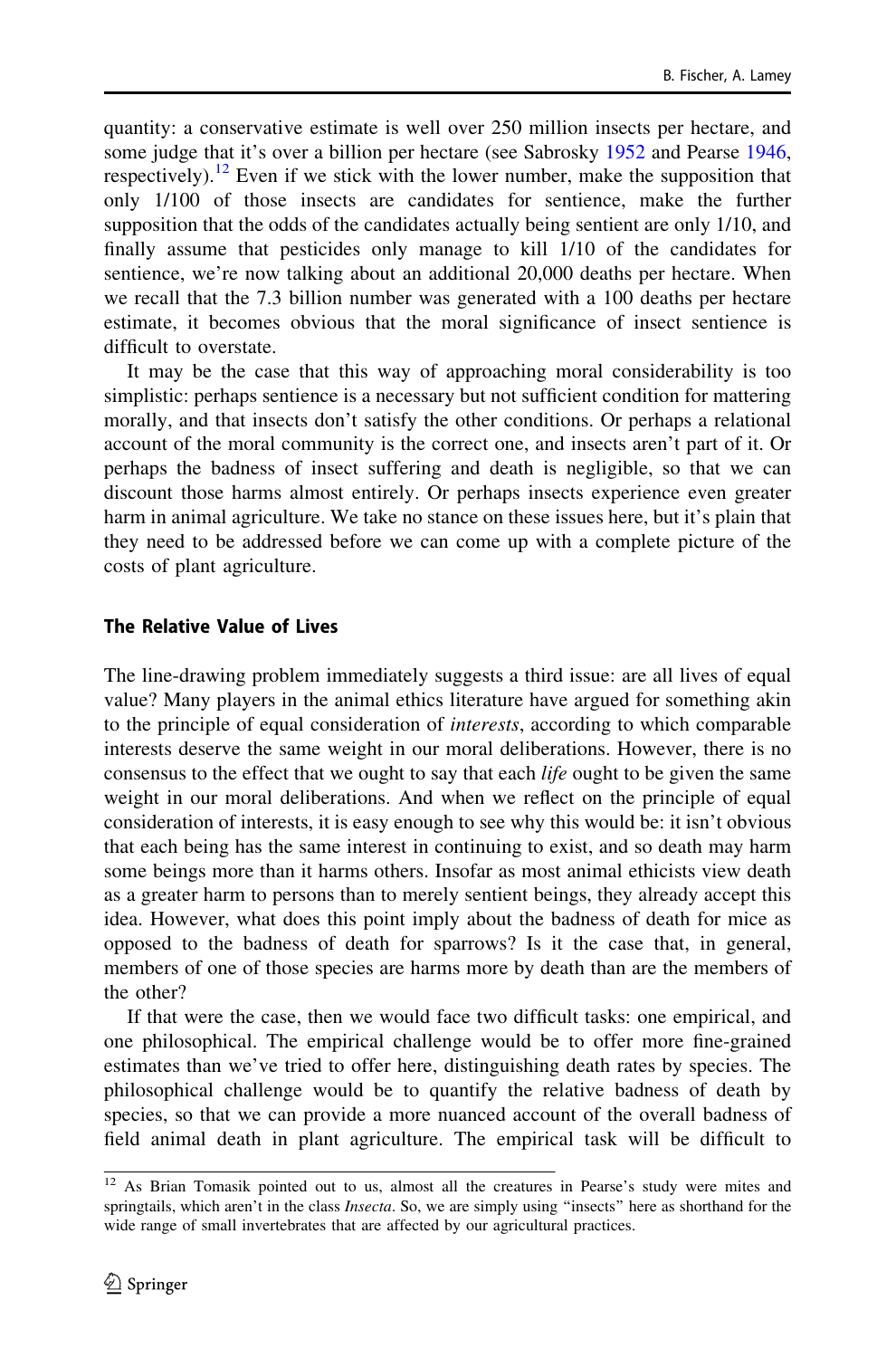complete for reasons that we've already articulated, and the philosophical one faces a number of hurdles,, including difficult questions about what, if anything, makes death bad for animals in the first place.<sup>13</sup>

#### The Counterfactual Problem

The authors of the Argentinian study on grass mice implicitly raise a fourth problem. They note that the arrival of agriculture in central Argentina had increased the local populations of some field animals. ''Some rodent species benefitted from the changes because of increased food availability and decreased predator abundance'' (Cavia et al. [2005](#page-17-0): 95). In other words, some of the animals killed by contemporary agriculture may owe their existence to the same systems that kill them. If they weren't vulnerable to death via combine, owl, or poison, they wouldn't have existed in the first place.

This strange counterfactual makes it difficult to know we ought to think about the harm footprint of contemporary plant agriculture. Do the births of beings who wouldn't otherwise have existed somehow offset the deaths caused by plant agriculture? If so, then presumably we ought to weigh total deaths against total births. But we might think more broadly still. After all, land developed for plant agriculture would have supported even more wild animals had it not been developed, and so there would have been that many more deaths. Should we compare the number of deaths for which plant agriculture is actually responsible (perhaps offset by the births for which plant agriculture is responsible) to the number of deaths that humans would have caused had the land remained wild—by hunting, polluting, or what have you? Whatever we say here, we will be taking a position on the non-identity problem, which is notoriously thorny (Parfit [1984:](#page-18-0) 351–80). Granted, many people have thought that the differences between human and nonhuman animals justify some differences in their treatment, Robert Nozick famously wondered whether the right story involves utilitarianism for animals and Kantianism for people. If that's correct, then the non-identity problem gets a bit easier to navigate, but we would leave us with the difficult task of defending Nozick's proposition.

#### Wild Animal Suffering

Finally, there is the tricky problem of wild animal suffering. The basic idea goes as follows. On one end of the spectrum there are K-strategists: they don't produce many offspring, investing fairly heavily in them, with the result that many of them survive to be reproductively successful themselves. On the other end of the spectrum are r-strategists: they produce a lot of offspring, not investing in any of them, with the goal that a small fraction will survive to be reproductively successful themselves. (Humans are toward the K-strategy end of the spectrum; most field animals are toward the r-strategy end.) What happens to most of the offspring of r-strategists? In short, they die as a result of a lack of food, water, or shelter; they are

 $13$  For an overview of the current debate, see Visak and Garner [\(2015](#page-19-0)).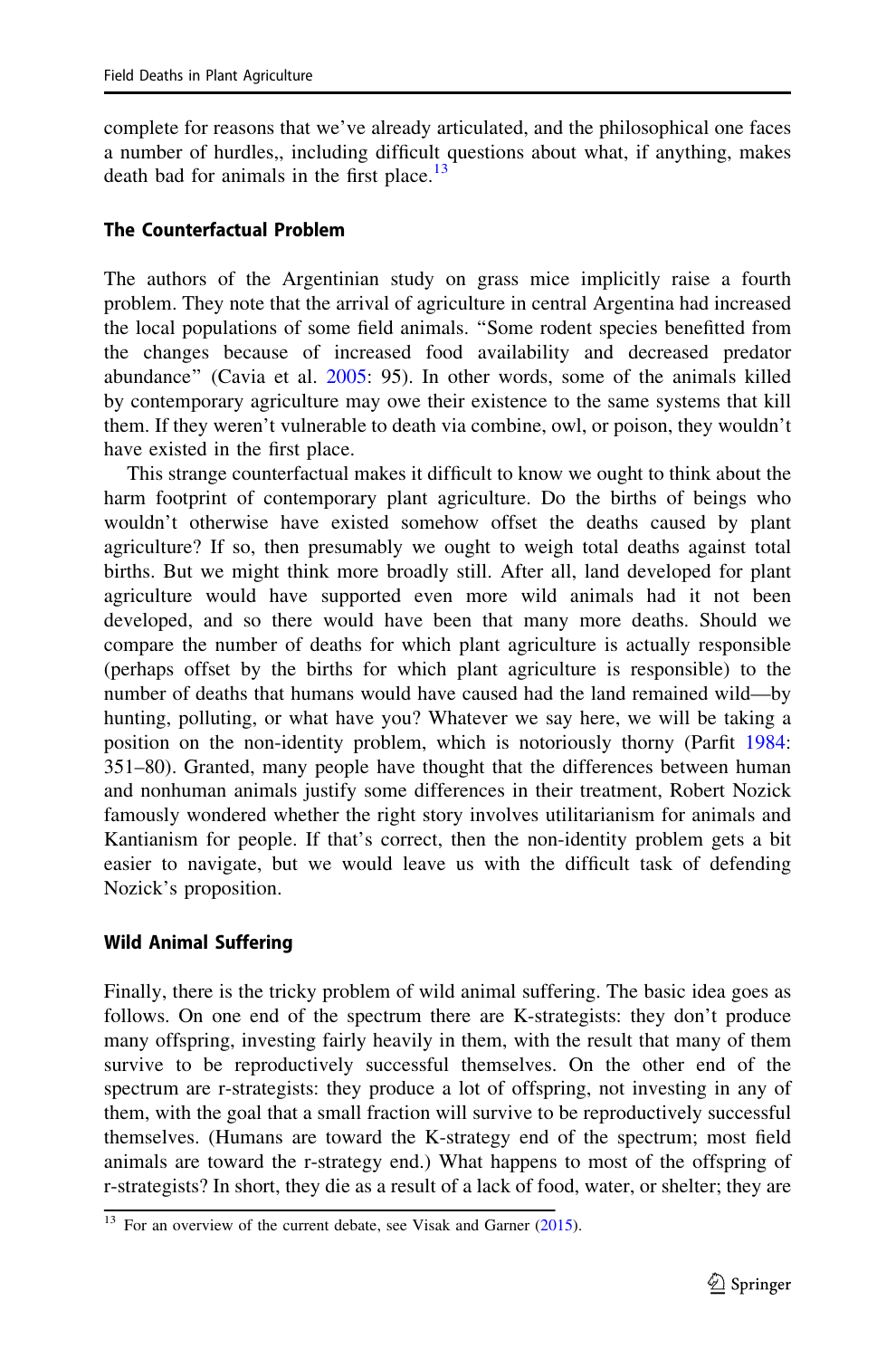eaten by predators; they contract diseases; they suffer from debilitating genetic abnormalities. What's more, since they live such short lives, there may not be many pleasures available to them to compensate for their pain. So, it may well be the case that, since most animals are r-strategists, most animals live net negative lives: their lives are, on balance, bad for them; it would be better for them not to exist. This may feel like a radical claim, but that feeling may be best explained by a kind of rosy optimism on our part. As the authors of UCLA's Animal Care and Use Training Manual put it,

It is often assumed that wild animals live in a kind of natural paradise and that it is only the appearance and intervention of human agencies that bring about suffering. This essentially Rousseauian view is at odds with the wealth of information derived from field studies of animal populations. Scarcity of food and water, predation, disease and intraspecific aggression are some of the factors which have been identified as normal parts of a wild environment which cause suffering in wild animals on a regular basis. ([1994:](#page-19-0) 2)

Granted, such a radical claim needs more defense, though we don't have room to provide such arguments here. (For additional considerations in favor of this dark hypothesis, see Ng [1995](#page-18-0); Horta [2010;](#page-18-0) Tomasik [2015](#page-19-0).) For present purposes, let's simply take for granted that this is a possibility deserving further exploration. And if it turns out that most animals do indeed live net negative lives, then strange conclusions may well follow.

Consider an argument from Michael Cholbi ([2017](#page-17-0)), who isn't focused on wild animals, but on when we ought to euthanize companion animals. He writes this:

Not to euthanize an animal at the point of its optimum life span, based on the best evidence available to us, is therefore wrong because of its cruel effects on the animal—as it amounts to willfully deciding that an animal will live less than the best life available to it—but it also betokens a lack of respect for the animal as a being separate from oneself, with interests and a point of view of its own, worthy of consideration in its own right (272).

According to Cholbi, an animal's optimum lifespan extends from birth to the point at which, had its life gone on to some later time, the animal would have been worse off for having lived to that later time. But if most animals live net negative lives, and if much of that pain comes in the later portions of their lives, then most animals are already past their optimum lifespan: it would be better for them to die. And, although our obligation to euthanize companion animals in those circumstances maybe best explained by our relationships with those animals, it still seems possible that such an obligation suggests that it is at least permissible to kill wild animals in similar circumstances. Given all that, insofar as there is anything wrong with contemporary plant agriculture, it may be that it doesn't cause enough death—not that it causes too much.

Philosophical considerations don't affect our estimates of field animal deaths in the way that empirical studies do. They don't show that more or fewer shrews are being poisoned by eating insects covered in insecticides. Instead, philosophical considerations are relevant to our judgment about those deaths that are morally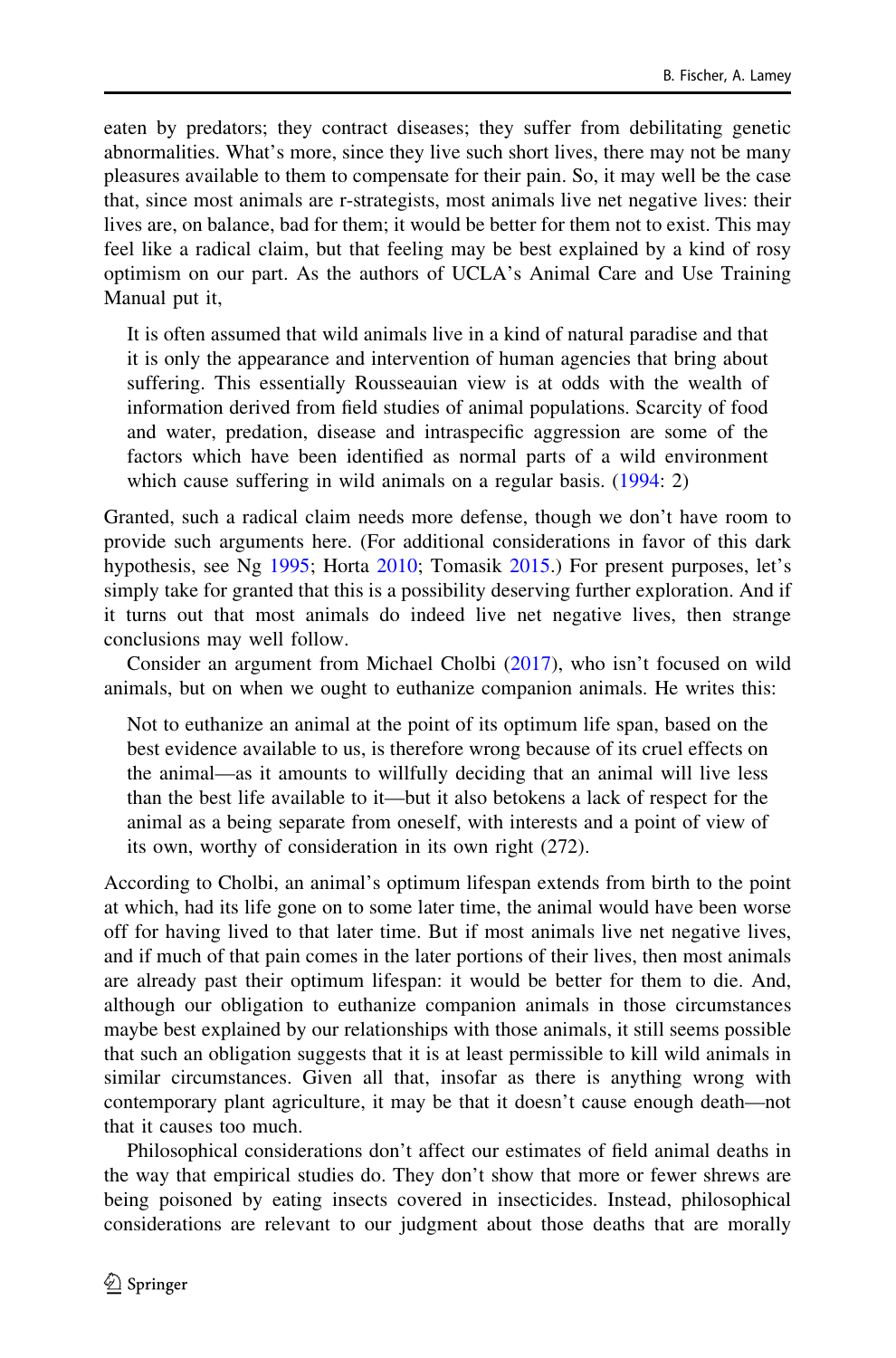relevant. If it turns out that we are not responsible for deaths due to predation, then the harms associated with plant agriculture may be fairly easily addressed: after all, it's a relatively small number of deaths that we would need to eliminate. If, on the other hand, we are indeed responsible (even if only partially) for deaths due to predation, then the problem is significantly more challenging. Likewise, if it turns out that insects aren't morally important, the task is relatively small compared to the task if they deserve equal consideration. It also matters how we factor in the ''benefit'' of existence that plant agriculture may confer on various animals, and whether we conclude that wild animals live net negative lives. These philosophical issues promise—or threaten, depending on your perspective—to seriously alter the way we think about the scope and severity of field animal mortalities.

If, for instance, we aren't responsible for deaths due to predation, then we might generate an estimate by averaging the numbers that we get from Davis (excluding the deaths due to predation that he counts) and Archer (once we fix his calculation errors).<sup>14</sup> That would give us roughly one death per hectare, and so roughly 127.5 million field animal deaths per year. But this would be to ignore the worries about generalizing from one crop to another, as well as from one set of farming practices to another. It isn't at all clear how much we should hedge based on these concerns, but if we assume that our estimate is as likely to be low as high, and off by as much as 50%, then we can generate a lower bound of approximately 63.75 million field animal deaths per year. This is now squarely in between the number of cattle and pigs killed each year, which means that tractability and neglectedness considerations are going to become highly relevant, as neither is likely to be swamped by the scope of the problem. So, insofar as we're focused on cause prioritization, responsibility for predation is highly relevant. And, of course, the same is true when it comes to arguments against veganism. It's quite difficult to find diets that include meat with a smaller harm footprint, and so many anti-vegan arguments would fall apart on empirical grounds.

But on the other hand, if it turns out that we are responsible for deaths due to predation, and we can't discount the mortality estimate based on, for instance, any benefits that agriculture may provide to animal populations, then things get dicier. Our overall estimate should still be much lower than the one we mentioned at the outset, and given all the issues we've discussed, no one should be particularly confident in any number he generates. However, it's highly unlikely that a plausible estimate will vindicate either Davis's or Archer's argument. So, while some antivegan arguments may still have promise, at least on empirical grounds, they'll generally be ones that didn't require any particular estimate at all—e.g., Bruckner's  $(2015)$  $(2015)$  case for eating roadkill.<sup>15</sup> Of course, there are plenty of other questions to ask about those arguments, and this isn't the place to assess them generally. The point is only that our assessment of any such argument has to include reflecting on

<sup>&</sup>lt;sup>14</sup> We say that we "might" generate such an estimate because this number assumes a number of stances on the choice points discussed earlier, each of which requires defense.

<sup>&</sup>lt;sup>15</sup> Arguments that do require a particular estimate have a better shot at working if they attempt to defend eating animals that haven't been fed grain and other crops, since they won't have to factor in all the field animals killed to provide feed for those farmed animals.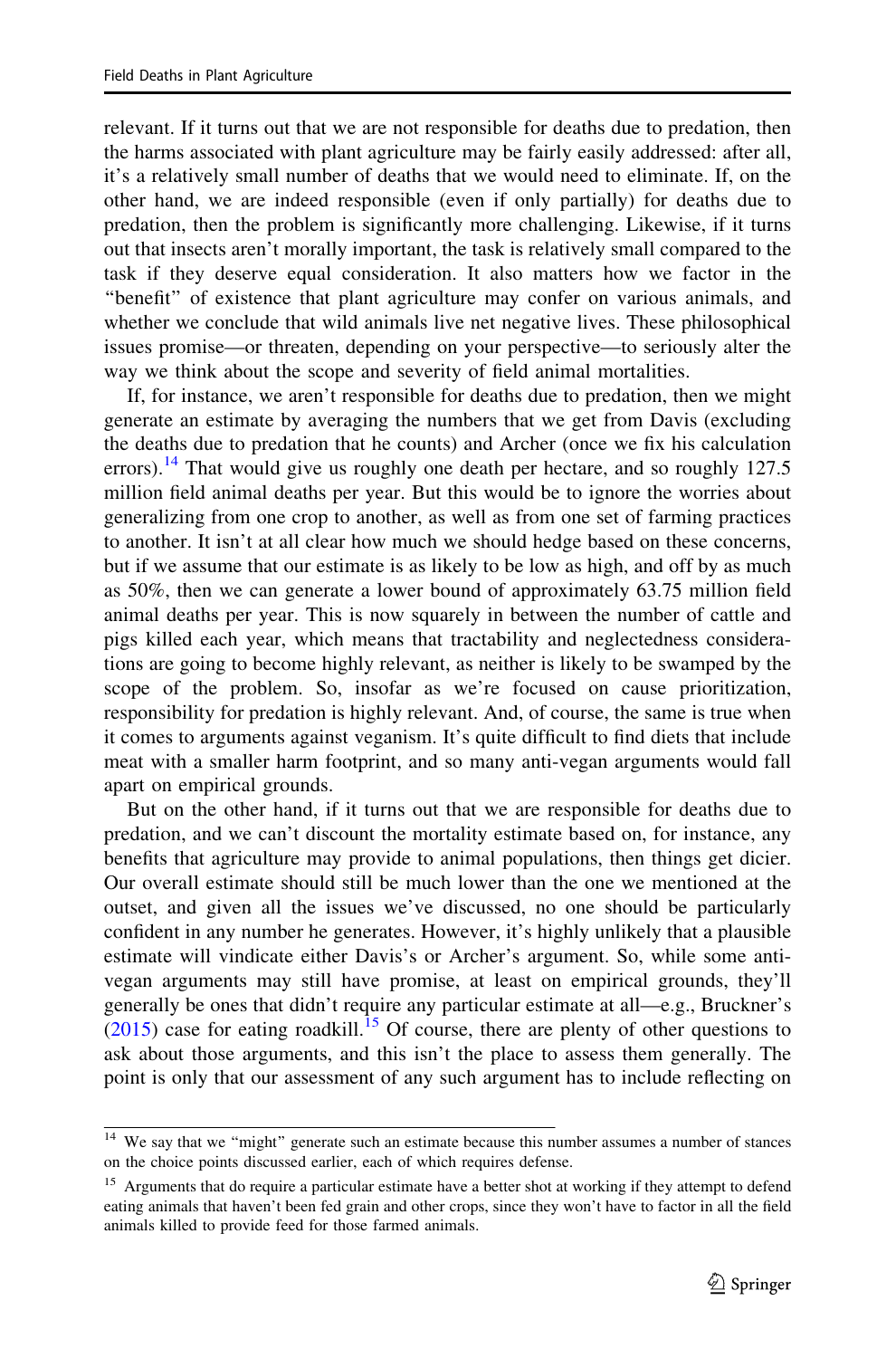all the issues raised above. There is no simple route to an estimate of the impact of plant agriculture on animals.

#### Future Directions for Humane Agriculture

Though we haven't argued as much here, our inclination is to say that we should indeed take steps to reduce the number of animals harmed by plant agriculture. In this final section, we want to provide some cause for optimism that this can indeed be accomplished.

It's instructive to take note of recent changes that have occurred regarding how some pest species are managed. In Europe, for example, international treaties have promoted wildlife conservation by restricting the hunting of large grazing birds (Nilsson et al. [2016](#page-18-0): 164). Where killing was once the default option to limit agricultural damage caused by geese, cranes and swans, contemporary methods now involve non-lethal practices such as scaring campaigns, diversionary fields and refuge sites (Nilsson et al. [2016](#page-18-0); Jensen et al. [2008](#page-18-0)). Such methods were unheard of prior to the 1990s. Although these particular methods may not be directly transferrable to the management of rodents and other small mammals, they illustrate the cultural nature of agricultural pest management. Rather than a brute given, steps taken to manage crop damage evolve in response to changing technology and values. To date conservation has been an influential driver of change where animal rights have not. Nevertheless, there are existing agricultural trends that do promise greater well-being of field animals.

Consider, for instance, alternative tillage practices. No-till methods are popular in South America, where they're used on 50% of cropland in Brazil and over 80% of cropland in Argentina, Paraguay and Uruguay (Gianessi [2014](#page-18-0)). Currently, no-till methods are used on 34% of cropland in the U.S. (USDA [2014](#page-19-0)). In Europe, conservation tillage is employed on 25.8 percent of cropland (Kertész and Madarász [2014:](#page-18-0) 91). No-till and conservation tillage seek in varying degree to prevent soil erosion by minimizing soil disruption. As noted above, there is debate over the relative impact of conventional tillage on field animals compared to no-till. Still, insofar as no-tillage and conservation tillage reduce the number of times plows and row cultivators pass through crops, they may pose fewer threats to field animals. Although the spread of both practices has been due to environmental considerations rather than any concern with animal protection, they nevertheless represent a wellestablished trend away from conventional tillage. Informed debate over the deaths of field animals require further research on the possibly varying effects of different tillage practices. $16$ 

Another existing trend likely to favour field animals concerns indoor agriculture. Greenhouses for example are popular in the Netherlands, where the food grown in them constitutes 22% of the country's total agricultural value (Marcelis and

<sup>&</sup>lt;sup>16</sup> This isn't to suggest that there are no other costs to no-till and conservation tillage: they do tend to use more herbicides, which may offset any gains for animal populations. But based on the data surveyed above, it seems fairly clear that deaths due to herbicides are going to be a relatively small portion of the total deaths associated with plant agriculture.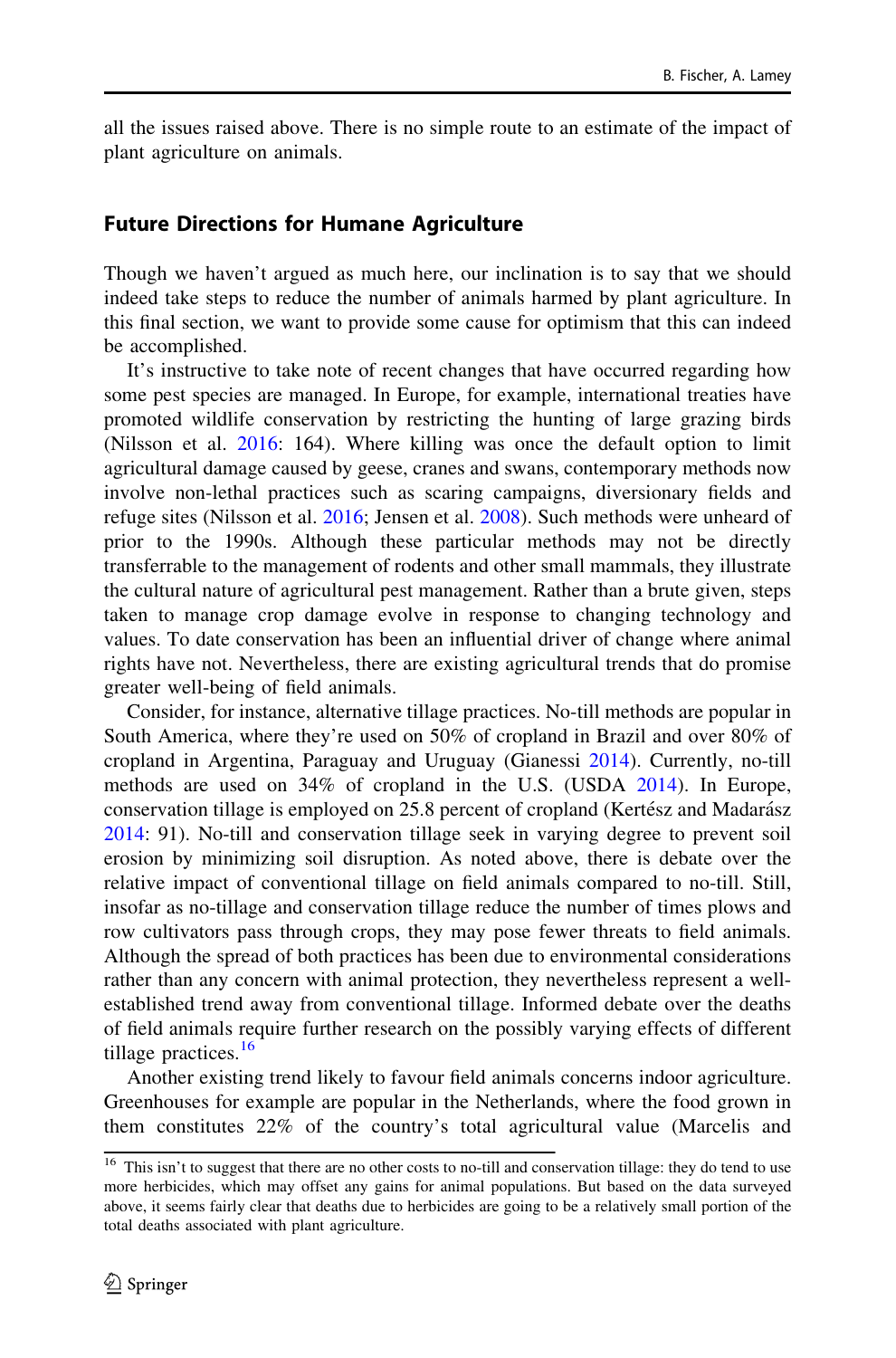Hemming [2013](#page-18-0)). Recent years have also seen the birth of so-called vertical farms, which see plant crops grow in indoor structures ranging from skyscrapers to stacked shipping containers. Rationales for the practice are commonly environmental. ''We conserve our resources, we recycle our water and nutrients, we don't use any tractors and aren't emitting any hydrocarbons or greenhouse gas as we plant and harvest," states the founder of one U.S. vertical farm (Strasser [2014](#page-19-0)). Similarly, the managers of the world's largest indoor farm, based in Japan, claim that their operation is 100 times more water efficient than outdoor fields (MacDonald [2015\)](#page-18-0). Be that as it may, indoor farming promises to have an extremely low harm footprint, as there are no animals involved in those systems.

Another existing practice likely to reduce field animal deaths is the use of contraception as a form of pest control. In 2013 New York City began testing a new product to control the rat population in its subways. Bait eaten by female rats made them permanently infertile, to the point that rat populations near subways decreased 43% (Flegenheimer [2013](#page-18-0); Molteni [2017](#page-18-0)). Prior the subway trial the rat contraceptive was researched in agricultural locations in Laos, India and the Philippines, and the company that created the contraceptive is now working on versions targeting mice and pigs. This raises the possibility that at some point in the future non-lethal agricultural pest control may be feasible on a large scale.

There are, in addition, entirely new agricultural practices that may ultimately take off. For instance, there is some evidence that the height of crops can influence the population trends of small mammals that live in fields (Jacob and Hempel [2003](#page-18-0): 49). This finding might inform the management of cover or other crops so as to reduce anthropogenic field-animal mortality. Similarly, existing research suggests that the manipulation of adjacent non-crop habitats, such as ensuring vegetation does not grow above 10 centimetres, can naturally reduce the population of field rodents, an approach that might be extended to the management of inter-row plants and weeds in crop fields (White et al. [1998\)](#page-19-0). Fencing practices and agricultural machinery design might also be modified so as to protect field animals. The embryonic field of floating farms, which currently are at the proposal stage and which involve very large vertical farms that float on pontoons, might be encouraged for the same reasons (Smart Floating Farms [2017\)](#page-19-0).

Alternative tillage practices, indoor farming and rodent contraceptives are existing agricultural practices that have the potential to reduce field animal deaths, and there are others that we might eventually develop. However, none of these practices have received any attention in the conversation about field animal mortalities. George Schedler, for example, writes that ''there is no reason to believe a method of commercially harvesting vegetables that causes no suffering to field animals will ever be found. There is no effort underway to discover such a method'' [\(2005](#page-19-0): 505). Schedler's remark does not describe current reality. Agriculture has taken a wide variety of forms throughout history, and current trends would seem to raise the serious possibility that plant agriculture might someday kill very few animals—perhaps even none.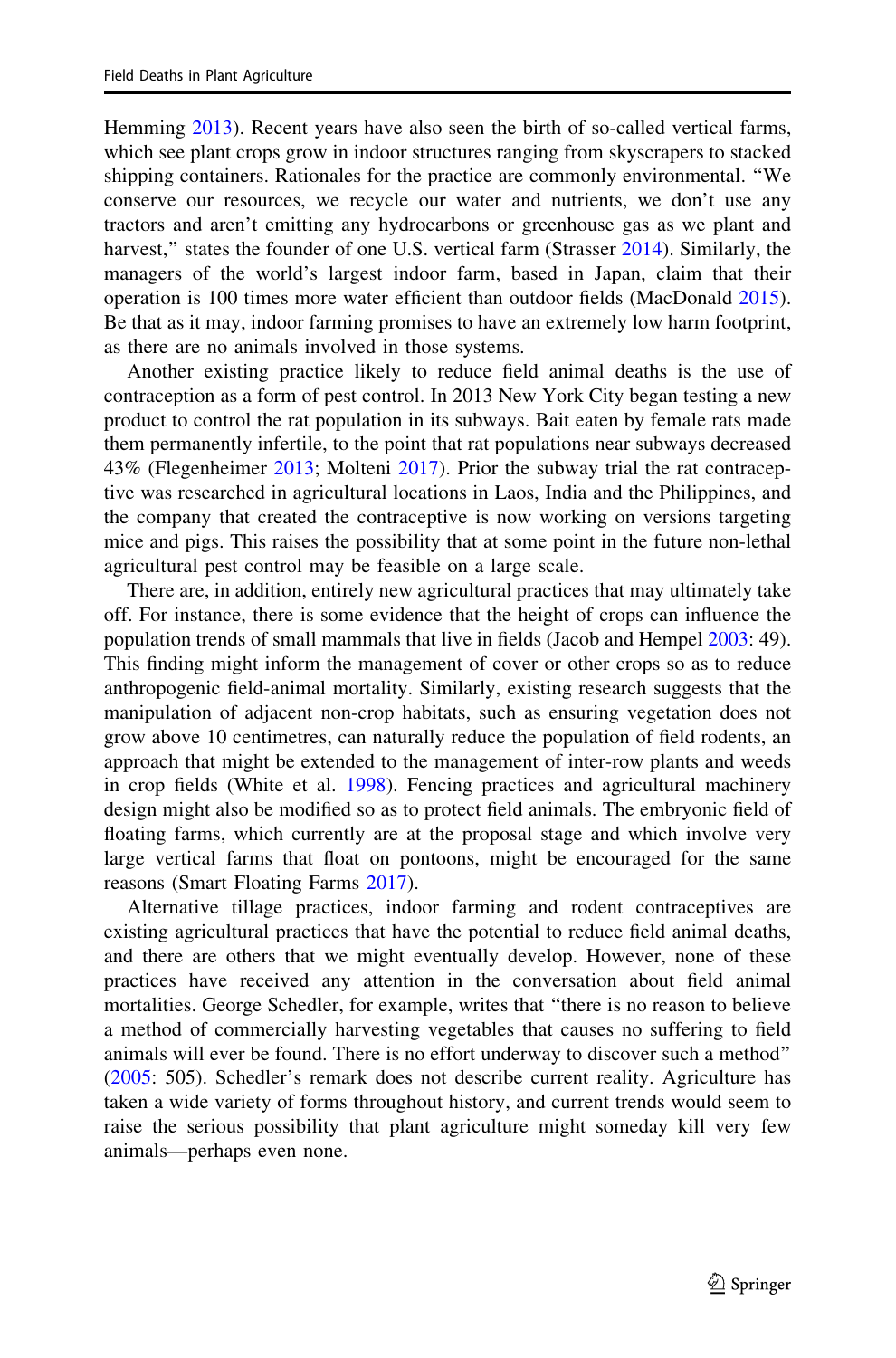### <span id="page-17-0"></span>References

- Albers, P. H., Linder, G., & Nichols, J. D. (1990). Effects of tillage practices and carbofuran exposure on small mammals. The Journal of Wildlife Management, 54(1), 135–142.
- All Animals Australia. (2014). Debunking ordering the vegetarian meal? There's more animal blood on your hands. All Animals Australia. [https://allanimalsaustralia.wordpress.com/2014/11/12/](https://allanimalsaustralia.wordpress.com/2014/11/12/debunking-ordering-the-vegetarian-meal-theres-more-animal-blood-on-your-hands/) [debunking-ordering-the-vegetarian-meal-theres-more-animal-blood-on-your-hands/.](https://allanimalsaustralia.wordpress.com/2014/11/12/debunking-ordering-the-vegetarian-meal-theres-more-animal-blood-on-your-hands/)
- American Bird Conservancy. (2017). Protect birds from pesticides. [https://abcbirds.org/program/](https://abcbirds.org/program/pesticides/) [pesticides/.](https://abcbirds.org/program/pesticides/)
- Animal Liberation South Australia. (2014a). Archer's dodgy claims I … health advice.'' Animal Liberation South Australia. Accessed 26 Sept. [http://www.animalliberation.org.au/blog/2014/9/1/](http://www.animalliberation.org.au/blog/2014/9/1/archers-dodgy-claims-i-health-advice) [archers-dodgy-claims-i-health-advice.](http://www.animalliberation.org.au/blog/2014/9/1/archers-dodgy-claims-i-health-advice)
- Animal Liberation South Australia. (2014b). Archer's dodgy claims II … land use.'' Animal Liberation South Australia. Accessed 26 Sept. [http://www.animalliberation.org.au/blog/2014/9/1/archers](http://www.animalliberation.org.au/blog/2014/9/1/archers-dodgy-claims-ii-land-use)[dodgy-claims-ii-land-use](http://www.animalliberation.org.au/blog/2014/9/1/archers-dodgy-claims-ii-land-use).
- Animal Liberation South Australia. (2014c). Archer's dodgy claims III … mouse deaths. Animal Liberation South Australia. Accessed 26 Sept. [http://www.animalliberation.org.au/blog/2014/9/1/](http://www.animalliberation.org.au/blog/2014/9/1/archers-dodgy-claims-iii-mouse-deaths) [archers-dodgy-claims-iii-mouse-deaths.](http://www.animalliberation.org.au/blog/2014/9/1/archers-dodgy-claims-iii-mouse-deaths)
- Archer, M. (2011a). Slaughter of the singing sentients: Measuring the morality of eating red meat. Australian Zoologist, 35(4), 979.
- Archer, M. (2011b). Ordering the vegetarian meal? There's more animal blood on your hands. The Conversation. Accessed 25 Sept. [http://theconversation.com/ordering-the-vegetarian-meal-theres](http://theconversation.com/ordering-the-vegetarian-meal-theres-more-animal-blood-on-your-hands-4659)[more-animal-blood-on-your-hands-4659](http://theconversation.com/ordering-the-vegetarian-meal-theres-more-animal-blood-on-your-hands-4659).
- Australian Export Grains Innovation Centre. (2016). Australian grain production—A snapshot. Accessed 22 August. [http://aegic.org.au/australian-grain-production-a-snapshot/.](http://aegic.org.au/australian-grain-production-a-snapshot/)
- Australian Government: Department of Agriculture and Water Resources. (2017). Wheat. Accessed 25 September. [http://www.agriculture.gov.au:80/ag-farm-food/crops/wheat.](http://www.agriculture.gov.au:80/ag-farm-food/crops/wheat)
- Bollinger, E., Bollinger, P. B., & Gavin, T. A. (1990). Effects of hay-cropping on eastern populations of the bobolink. Wildlife Society Bulletin (1973–2006), 18(2), 142–150.
- Bruckner, D. (2015). Strict vegetarianism is immoral. In B. Bramble & B. Fischer (Eds.), The moral complexities of eating meat. New York: Oxford University Press.
- Cahoone, L. (2009). Hunting as a moral good. Environmental Values, 18, 67–89.
- Calvert, A., Bishop, C., Elliot, R., Krebs, E., Kydd, T., Machtans, C., et al. (2013). A synthesis of humanrelated avian mortality in Canada. Avian Conservation and Ecology, 8(2), 1–18.
- Carruthers, P. (2007). Invertebrate minds: A challenge for ethical theory. The Journal of Ethics, 11, 275–297.
- Castrale, J. S. (1985). Responses of wildlife to various tillage conditions. Transactions of the North American Wildlife and Natural Resources Conference (USA), 50, 142–156.
- Caughley, J., Bomford, M., Parker, B., Sinclair, R., Griffiths, J., & Kelly, D. (1998). Managing vertebrate pests: Rodents. Canberra: Bureau of Resource Sciences.
- Cavia, R., Villafañe, I. E. G., Cittadino, E. A., Bilenca, D. N., Miño, M. H., & Busch, M. (2005). Effects of cereal harvest on abundance and spatial distribution of the rodent Akodon azarae in central Argentina. Agriculture, Ecosystems & Environment, 107(1), 95–99.
- Cholbi, M. (2017). The Euthanasia of companion animals. In C. Overall (Ed.), Pets and People: The Ethics of our Relationships with Companion Animals (pp. 264–278). Oxford University Press.
- Cochrane, A. (2012). Animal rights without liberation: Applied ethics and human obligations. New York: Columbia University Press.
- Corliss, R. (2002). Should we all be vegetarians? Time.
- Davis, S. L. (2003). The least harm principle may require that humans consume a diet containing large herbivores, not a vegan diet. Journal of Agricultural and Environmental Ethics, 16(4), 387–394.
- Elder, M., & Fischer, B. (2017) Focus on Fish: A Call to Effective Altruists. Essays in Philosophy. [https://](https://doi.org/10.7710/1526-0569.1567) [doi.org/10.7710/1526-0569.1567](https://doi.org/10.7710/1526-0569.1567).
- Elvers, B. (Ed.). (2017). *Ullmann's food and feed* (Vol. 2). Weinheim: Wiley.
- Environmental Protection Agency. (1975). Fish kills caused by pollution: Fifteen-year summary 1961–1975. Washington, DC: Environmental Protection Agency.
- Fagerstone, K. A., & Ramey, C. A. (1996). Rodents and lagomorphs. In P. R. Kausmann (Ed.), Range wildlife. Denver, CO: The Society of Range Management.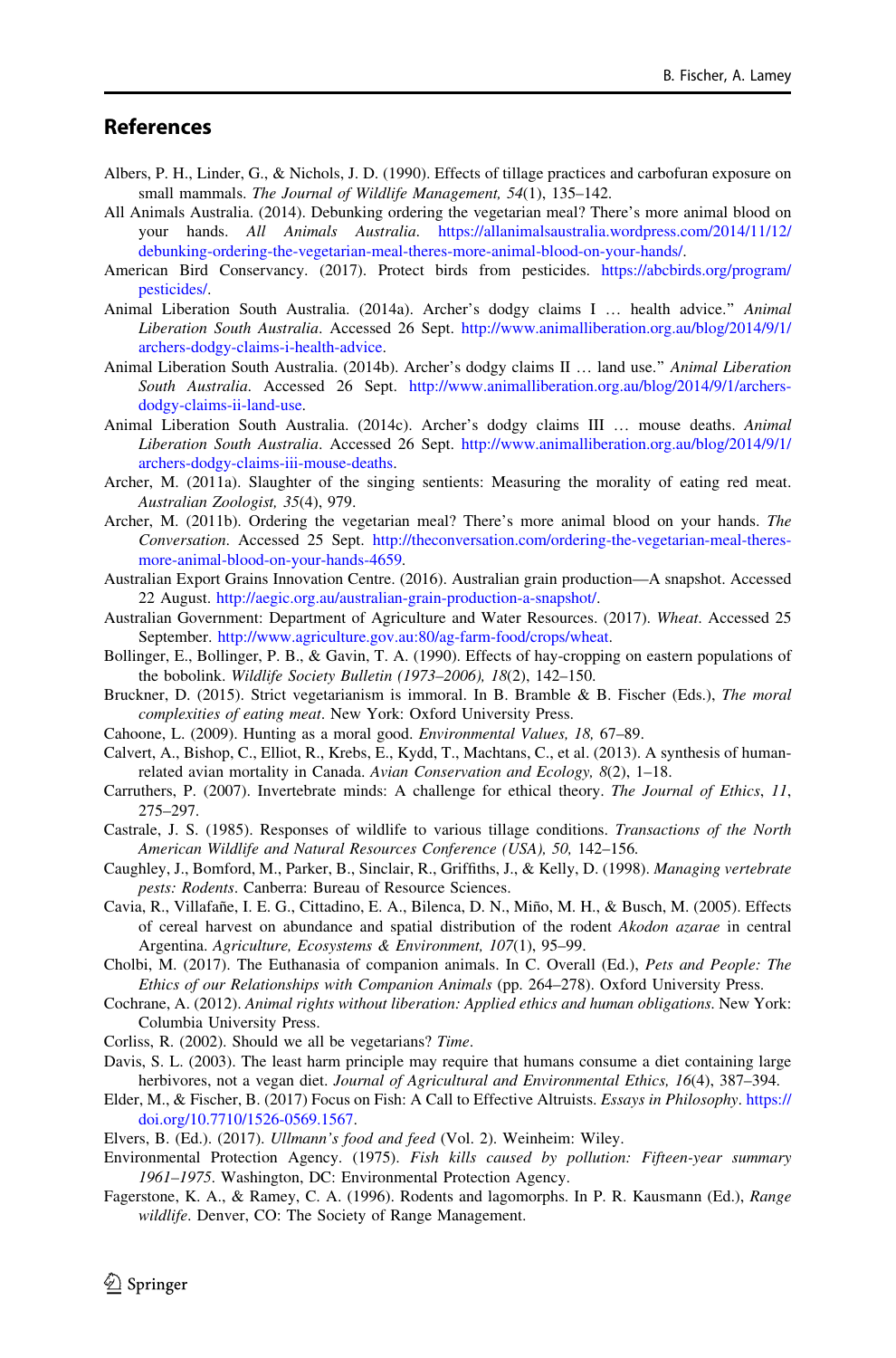- <span id="page-18-0"></span>Flegenheimer, M. (2013). As rats escape death, MTA turns to sterilization. New York: The New York Times.
- Fleharty, E. D., & Navo, K. W. (1983). Irrigated cornfields as habitat for small mammals in the sandsage prairie region of Western Kansas. Journal of Mammalogy, 64(3), 367–379.
- Getz, L. L., & Brighty, E. (1986). Potential effects of small mammals in high-intensity agricultural systems in east-central Illinois, USA. Agriculture, Ecosystems & Environment, 15(1), 39–50.
- Gianessi, L. (2014). Importance of herbicides for no-till agriculture in South America. Washington, DC: Croplife Foundation. [https://croplife.org/case-study/importance-of-herbicides-for-no-till](https://croplife.org/case-study/importance-of-herbicides-for-no-till-agriculture-in-south-america/)[agriculture-in-south-america/.](https://croplife.org/case-study/importance-of-herbicides-for-no-till-agriculture-in-south-america/)
- Horta, O. (2010). Debunking the idyllic view of natural processes: Population dynamics and suffering in the wild. Telos, 17, 73–88.
- Jacob, J., & Hempel, N. (2003). Effects of farming practices on spatial behaviour of common voles. Journal of Ethology, 21(1), 67.
- Jensen, R. A., Wisz, M. S., & Madsen, J. (2008). Prioritizing refuge sites for migratory geese to alleviate conflicts with agriculture. Biological Conservation, 141(7), 1806–1818.
- Johnson, D. R. (1987). Effect of alternative tillage systems on rodent density in the palouse region. Northwest Science, 61(1), 37–40.
- Kertész, Á., & Madarász, B. (2014). Conservation agriculture in Europe. International Soil and Water Conservation Research, 2(1), 91–96.
- Klein, C., & Barron, A. (2016). Insects have the capacity for subjective experience. Animal Sentience, 9(1).
- Lamey, A. (2007). Food fight! Davis versus regan on the ethics of eating beef. Journal of Social Philosophy, 38(2), 331–348.
- Lamey, A. (forthcoming). Duty and the beast: Should we eat animals in the name of animal rights? Cambridge: Cambridge University Press.
- MacDonald, F. (2015). This indoor farm is 100 times more productive than outdoor fields. ScienceAlert. <https://www.sciencealert.com/this-indoor-farm-is-100-times-more-productive-than-an-outdoor-one>.
- Marcelis, L. F. M., & Hemming, S. (2013). Greenhouse production in The Netherlands. Resource: Engineering & Technology of a Sustainable World, 20(2), 14.
- McLeod, R. (2004). Counting the cost: Impact of invasive animals in Australia, 2004. Canberra: Cooperative Research Centre for Pest Animal Control.
- McMahan, J. (2002). The ethics of killing: Problems at the margins of life. New York: Oxford University Press.
- Meyers, C. D. (2013). Why it's morally good to eat (certain kinds of) meat: The case for entomophagy. Southwest Philosophy Review, 29(1), 119–126.
- Mineau, P. (2010). Avian mortality from pesticides used in agriculture in Canada. Ottawa: Report: Science and Technology Branch, Environment Canada.
- Molteni, M. (2017). NYC's newest weapon against the rats? Sterilization. Wired. [https://www.wired.com/](https://www.wired.com/2017/04/nycs-newest-weapon-rats-sterilization/) [2017/04/nycs-newest-weapon-rats-sterilization/.](https://www.wired.com/2017/04/nycs-newest-weapon-rats-sterilization/) Accessed 13 June 2018.
- Nass, R. D., Hood, G. A., & Lindsey, G. D. (1971). Fate of polynesian rats in hawaiian sugarcane fields during harvest. The Journal of Wildlife Management, 35(2), 353–356.
- New South Wales Government: Department of Primary Industries. (2017). Mouse biology. [http://www.](http://www.dpi.nsw.gov.au/biosecurity/vertebrate-pests/pest-animals-in-nsw/mouse-and-mice-plagues/mouse-biology) [dpi.nsw.gov.au/biosecurity/vertebrate-pests/pest-animals-in-nsw/mouse-and-mice-plagues/mouse](http://www.dpi.nsw.gov.au/biosecurity/vertebrate-pests/pest-animals-in-nsw/mouse-and-mice-plagues/mouse-biology)[biology](http://www.dpi.nsw.gov.au/biosecurity/vertebrate-pests/pest-animals-in-nsw/mouse-and-mice-plagues/mouse-biology).
- Ng, Y.-K. (1995). Towards welfare biology: Evolutionary economics of animal consciousness and suffering. Biology and Philosophy, 10, 255–285.
- Nilsson, L., Bunnefeld, N., Persson, J., & Månsson, J. (2016). Large grazing birds and agriculture— Predicting field use of common cranes and implications for crop damage prevention. Agriculture, Ecosystems & Environment, 219(Supplement C), 163–170.
- Parfit, D. (1984). Reasons and persons. Oxford: Oxford University Press.
- Pearse, A. S. (1946). Observations on the microfauna of the Duke forest. Ecological Monographs, 16, 127–150.
- Pech, R., Hood, G., Singleton, G., Salmon, E., Forrester, R., & Brown, P. (1999). Models for predicting plagues of house mice (Mus Domesticus) in Australia. In G. R. Singleton, L. A. Hinds, H. Leirs & Z. Zhang (Eds.), Ecologically-based management of rodent pests (pp. 81–112). Canberra: Australian Centre for International Agricultural Research.